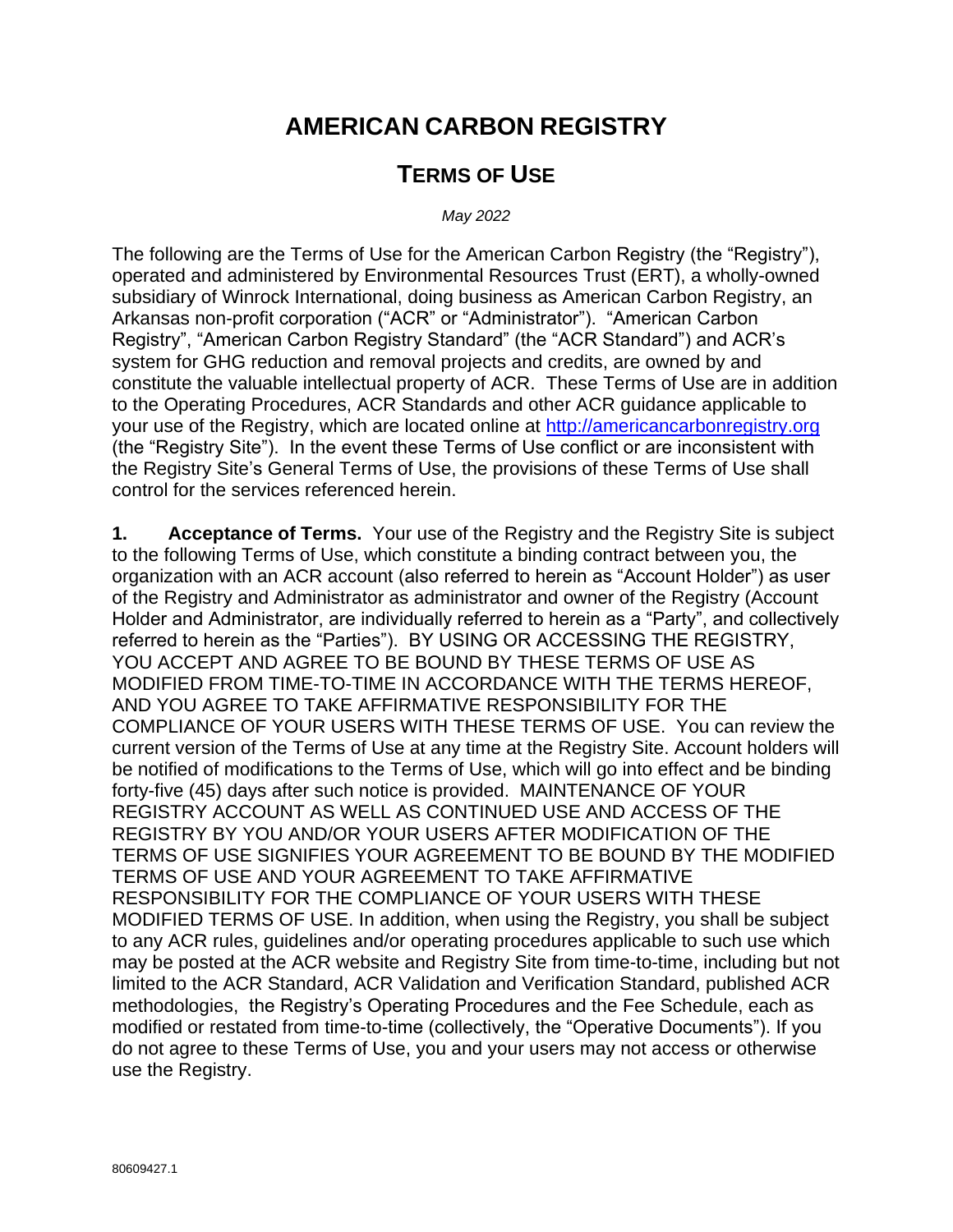#### **2. Capitalized Terms; Definitions.**

Defined terms in these Terms of Use, which may be identified by the capitalization of the first letter of each principal word thereof, have the meanings assigned to them in Appendix A, which is hereby incorporated herein. Any capitalized terms contained herein that are not otherwise defined herein shall have the meanings as such terms are defined in the Operative Documents.

#### **3. Description of Service.**

(a) The Registry serves as an informative system for the listing, registration, independent validation, and independent verification of ACR and California compliance offset projects as well as the issuance, transfer, cancelation, and retirement of, and custodial services for, ERTs and Registry Offset Credits (ROCs) within the Registry. The data comprising the Registry shall include emissions information validated, verified, and provided to the Administrator by an approved Verifier.

(b) The Registry is an assembly of data on emission reduction and removal projects and ERTs or ROCs that is verified, validated, and provided by third parties, and serves only for informational purposes. Any issues or disputes that may arise between the Account Holder, other Registry Participants and third parties from the use of the Registry or the data (including without limitation in connection with the validity of project data, with the purchase and sale of ERTs or ROCs or whether an ownership interest, Beneficial Ownership Rights, security interest or other proprietary interest is created in any ERT or ROC, shall be addressed between the Account Holder and such Registry Participant or third party. Neither the Registry nor Administrator will address any such issues and neither shall have any liability with respect to any such issues. Administrator reserves the right to dispose of any disputed ERTs or ROCs by interpleader or other suitable action in the event of controversy and to deposit any ERTs or ROCs or other items subject of the interpleader action with the relevant court or arbitral panel.

(c) ACR may provide Registry functionality allowing Account Holders to optionally link all or a portion of their Registry Account data to third party organizations via an Application Programming Interface (API). All agreements between an Account Holder electing to utilize such linkage functionality and any such third-party organization are fully independent of these Terms of Use. Neither the Registry nor Administrator shall have any liability with respect to the management or transactions of ERTs or ROCs completed via a linked third-party system.

(d) Administrator reserves the further right, in its sole discretion, to modify, augment, segment, reformat, reconfigure or otherwise alter at any time the content or methods of transmission of the Registry, the Operative Documents or these Terms of Use and create new types or versions of the Registry, the Operative Documents or these Terms of Use. Administrator shall not be required to comply with any provisions of any Operative Document to the extent that Administrator determines in its reasonable discretion that such compliance would have a material adverse effect on the Registry; provided, that Administrator shall report to Account Holder any such non-compliance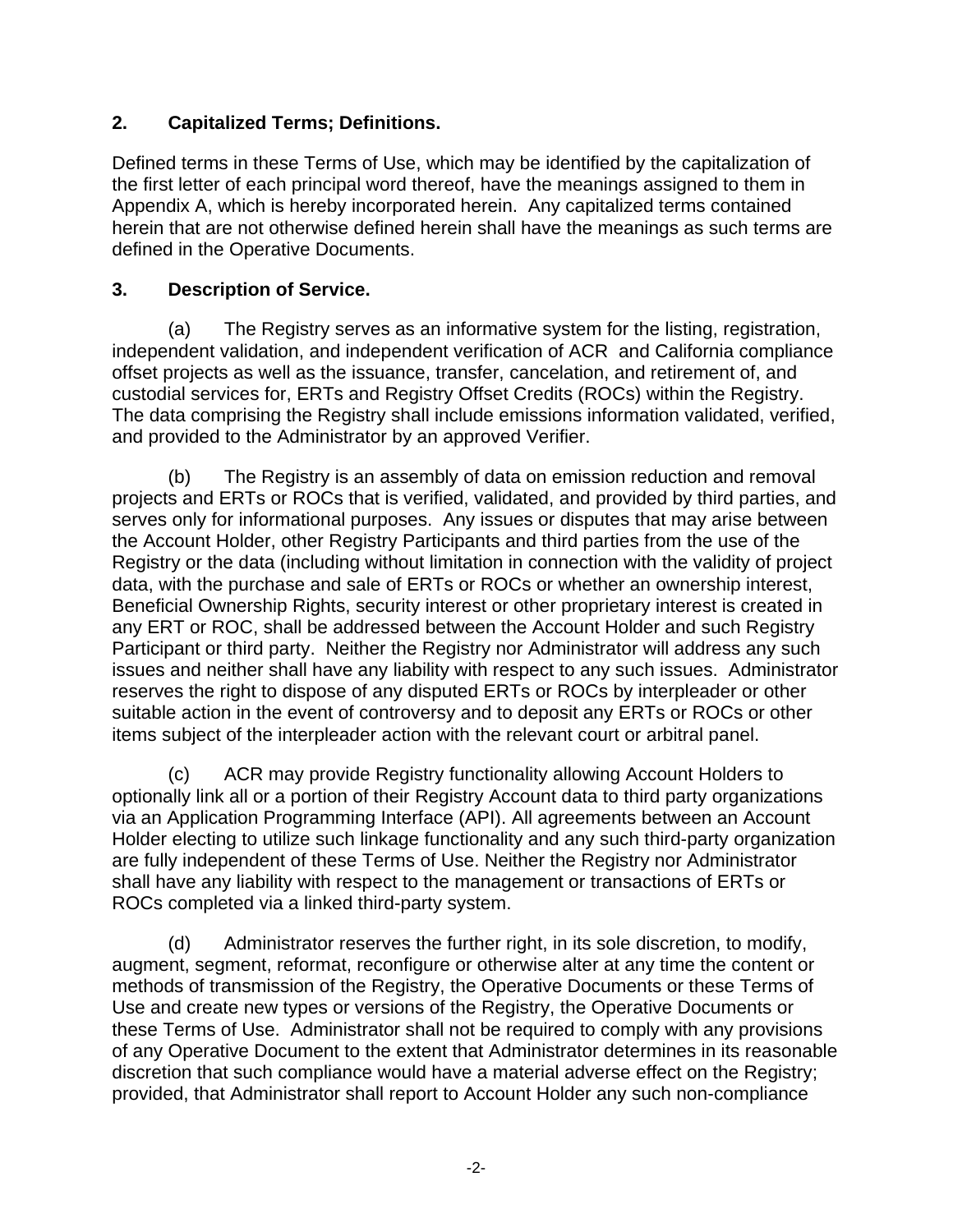within thirty (30) days after such non-compliance first occurs. Administrator shall provide Account Holder with at least forty-five (45) days' prior notice of material changes to the Registry or these Terms of Use, and such changes shall be effective upon the date set forth in the notice, which may be given by any means including, without limitation, posting on the [Registry Site,](http://vcsregistry.com/) or by electronic or conventional mail. All other changes shall be effective upon their being posted on the [Registry Site.](http://vcsregistry.com/) Any use of the Registry by Account Holder after a change has gone into effect shall be deemed to constitute acceptance of such change.

#### **4. Authorized User; Personal Data.**

(a) The rights and obligations of these Terms of Use shall run to the named Parties and their successors in interest and authorized assigns. Account Holder shall ensure that any of its owners, trustees, members, officers, directors, employees, consultants and/or any other agents to whom it has provided access to the Registry (collectively, the "Representatives" or "Users") agree to comply with the Operative Documents and these Terms of Use. Users include all individuals, being internal or external to the Account Holder organization, accessing the Registry via a login ID associated with the Registry Account.

(b) Having applied to participate in the ACR, Account Holder shall assign a single Account Manager for the Registry Account who shall be responsible for maintaining the accuracy of the contact information for the billing contact, Account Manager, and all other authorized Users.

(c) Account Holder acknowledges and agrees that the rights and licenses provided under these Terms of Use and the Operative Documents are solely for the benefit of Account Holder and are to be exercised only in connection with Account Holder's and its Representatives' use of the Registry. Without limiting the generality of the foregoing, except as set forth in this Section 4 and in Section 20, or except with respect to Beneficial Ownership Rights that are permitted by these Terms of Use, Account Holder may not transfer or sublicense its rights, licenses or Account, or any portion thereof, to any third party.

(d) Having applied to participate in the ACR, Account Holder accepts that Administrator, its representatives, successors and assigns, will need to collect certain Personal Data in connection with its application or transaction with Administrator, including Registry Account Users' names, addresses, and contact information, as set forth in the Registry's Privacy Policy ("Personal Data"). Account Holder confirms that it has obtained the express consent from any relevant third parties whose Personal Data it is required to provide to Administrator. Account Holder hereby expressly and freely consents and authorizes Administrator to process, use or export such Personal Data in order to achieve the purposes of these Terms of Use, including to process Account Holder's application for services relating to ACR and participation in the ACR Registry; to complete all verification processes whether the verification is made by the Registry or by third party service providers on their behalf; to share, in accordance with the confidentiality provisions of these Terms of Use, Account Holder's Personal Data with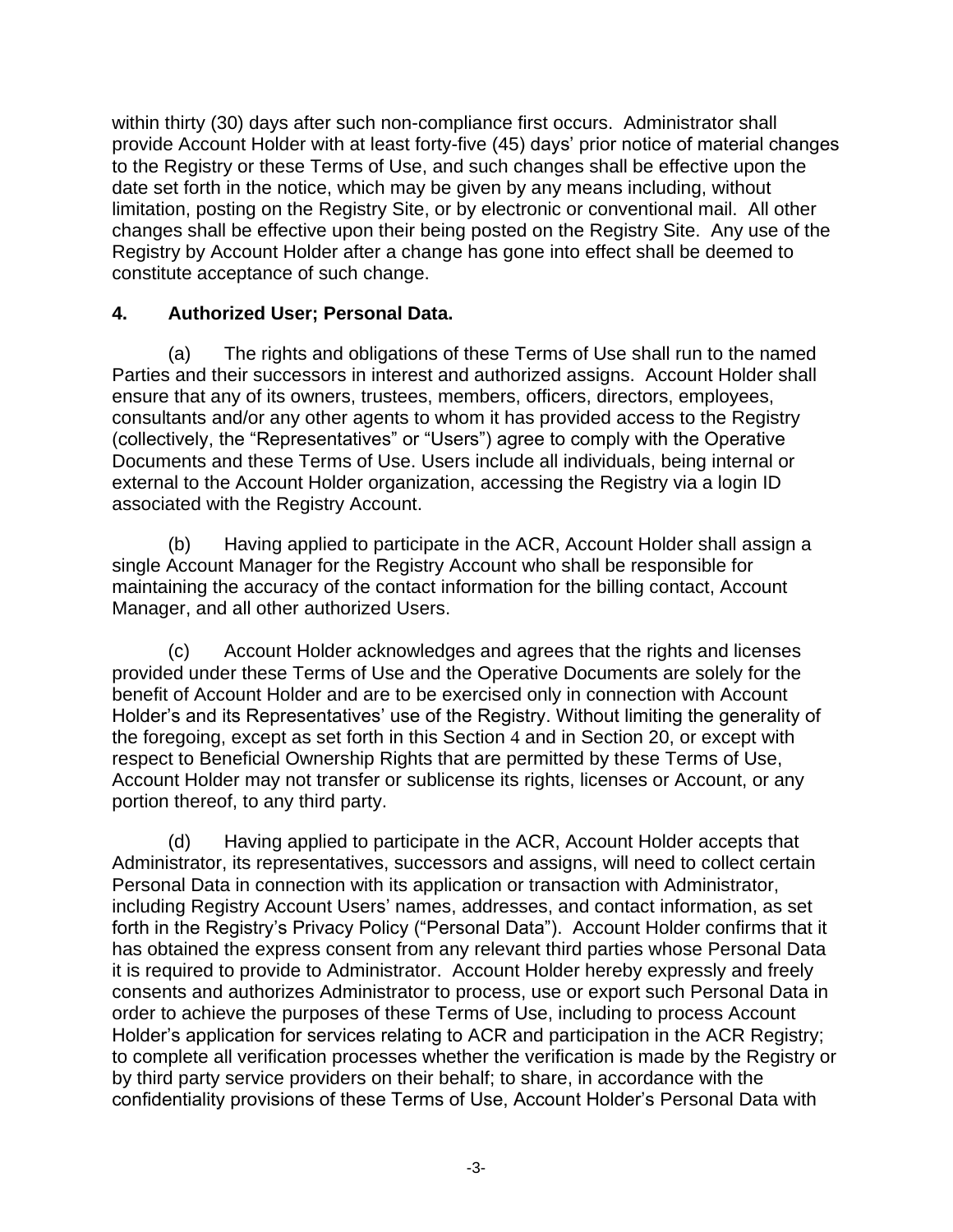APX, the operator of the ACR project database, as well as any third party service providers, associated companies and agents, as needed and appropriate; and to comply with all of Administrator's legal and regulatory obligations relating to the ACR, the ACR project database and its operator and their compliance obligations in any jurisdiction. You acknowledge and agree that APX and other entities may from time to time acquire, access, retain and use, from publicly available source (including, without limitation, public portions of the Registry Site) information that may contain information identical to Personal Data. Nothing contained herein shall restrict APX and/or other organizations from accessing, retaining and using such publicly available information for its own purposes, even if such publicly available information is identical to Personal Data.

#### **5. Ownership and Use of Data and the Registry.**

(a) Account Holder acknowledges that (i) Confidential Information, as defined in Section 14(b) hereof, is, and shall remain, the exclusive property of the participant in the Registry, whether a holder of an Account or otherwise (a "Registry Participant"), who submitted it or on whose behalf it was submitted, and (ii) Administrator is and shall remain the sole owner or authorized licensee of all data comprising the Registry (except as provided in Section 14(c) hereof) and of the Registry operating system, including any components, modifications, adaptations and copies thereof. Without limiting any of the foregoing, Account Holder further acknowledges and agrees that any and all Software is proprietary software of Administrator and/or its affiliates and third-party providers. Except as provided herein, Account Holder shall not obtain, have or retain any right, title or interest in or to the Registry or the Software or any part thereof. Account Holder acknowledges and agrees that Administrator is and shall remain the sole owner of any registration required to access or use the Registry, including without limitation any and all intellectual property rights therein. The rights granted to Account Holder are solely defined by these Terms of Use and the Operative Documents as in effect from time-totime and include, but are not limited to, permission to use the Registry as set forth herein and therein. Account Holder's rights under these Terms of Use do not include a transfer of title or any other ownership interest in the Registry, its content or any part thereof to Account Holder. Account Holder agrees not to contest or challenge Administrator's or its third-party suppliers' ownership of the data comprising the Registry, the Software and associated intellectual property rights and not to take any action that would infringe, misappropriate, constitute unfair competition with respect to, or otherwise violate the ACR Standards, Administrator's or their third-party suppliers' ownership of or rights in the data comprising the Registry, the Registry or the Software.

(b) Except as otherwise provided in the Operating Procedures and Section 14(c) hereof, Account Holder acknowledges that once Account Holder transmits data to the Registry, such data becomes the property of Administrator. Except in accordance with Administrator's normal operating procedures, data in the Registry, including Confidential Information, cannot and will not be deleted, removed, or otherwise expunged or segregated, including in the event Account Holder terminates its use of the Registry or any Account or Sub-account in the Registry or is terminated pursuant to Section 12 hereof. To the extent any data submitted by or on behalf of Account Holder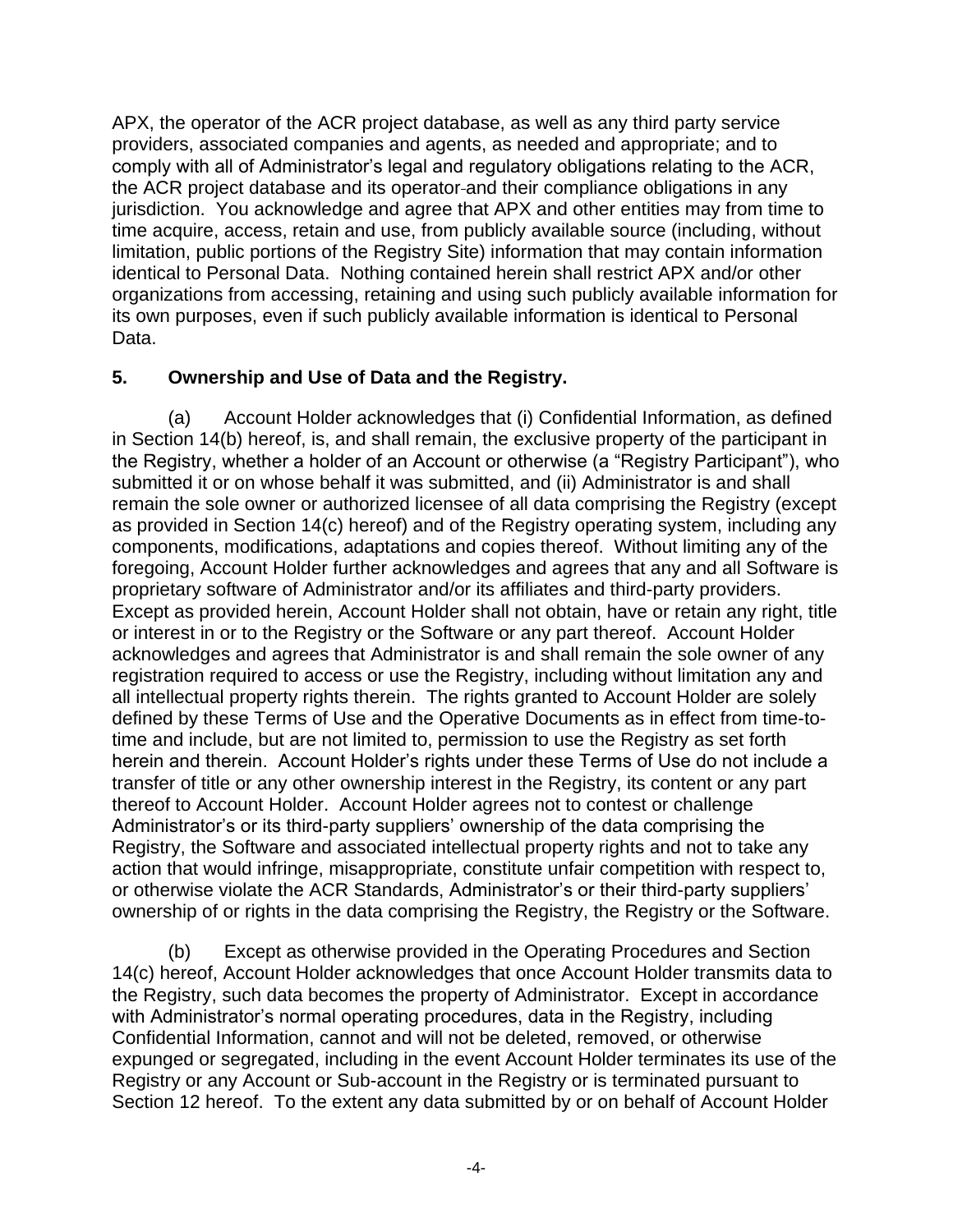is and remains Confidential Information, Account Holder grants Administrator a perpetual, irrevocable, worldwide, royalty-free and non-exclusive license to retain and use such data in the Registry, subject to the obligations set forth in these Terms of Use applicable to such Confidential Information.

(c) Account Holder acknowledges that the data transmitted by the Registry is derived from proprietary and public third-party sources, including but not limited to data from Registry Participants other than Account Holder, ACR and Verifiers.

(d) Account Holder will not use the Registry for any unlawful purpose or in an unlawful manner. Account Holder shall prevent the use or copying of the Registry and any other supporting materials by Account Holder's Representatives except as permitted by the terms of these Terms of Use.

(e) Account Holder represents that it has legal title to, or has been authorized to act on behalf of the holder of legal title to, the data provided to the Registry by Account Holder and acknowledges that Administrator cannot be held liable in the event of misrepresentation of ownership thereof by Account Holder. In the event Account Holder has been authorized to act on behalf of the holder of legal title to data, Account Holder agrees to provide the Administrator with a legally binding document confirming such authorization, which document will be reasonably acceptable to Administrator. Account Holder represents that all data and other information it provides to APX and the Registry shall be true, is complete and is correct to the best of its knowledge, information and belief.

(f) Account Holder will notify Administrator of any issues surrounding the issuance of ERTs or ROCs deposited to Account Holder.

(g) Administrator grants Account Holder non-exclusive permission to access, retrieve and download data from the Registry subject to these Terms of Use and the Operative Documents, which grant shall not be effective until (i) Account Holder has: (1) completed and submitted to Administrator the online registration available on the [Registry Site,](http://vcsregistry.com/) and (ii) paid all applicable fees due under the Operative Documents; and (ii) Administrator, in its sole discretion, has accepted Account Holder's registration. Account Holder will take all appropriate steps and precautions to safeguard and protect the access, use and security of the Registry and Account Holder's user access information from unauthorized users.

(h) Administrator reserves all rights in the Registry not expressly granted to Account Holder in these Terms of Use.

(i) To Administrator's actual knowledge, the Software does not infringe any intellectual property rights of third parties.

#### **6. Ownership of ERTs and ROCs; Action with Respect to ERTs and ROCs on Behalf of Third Parties.**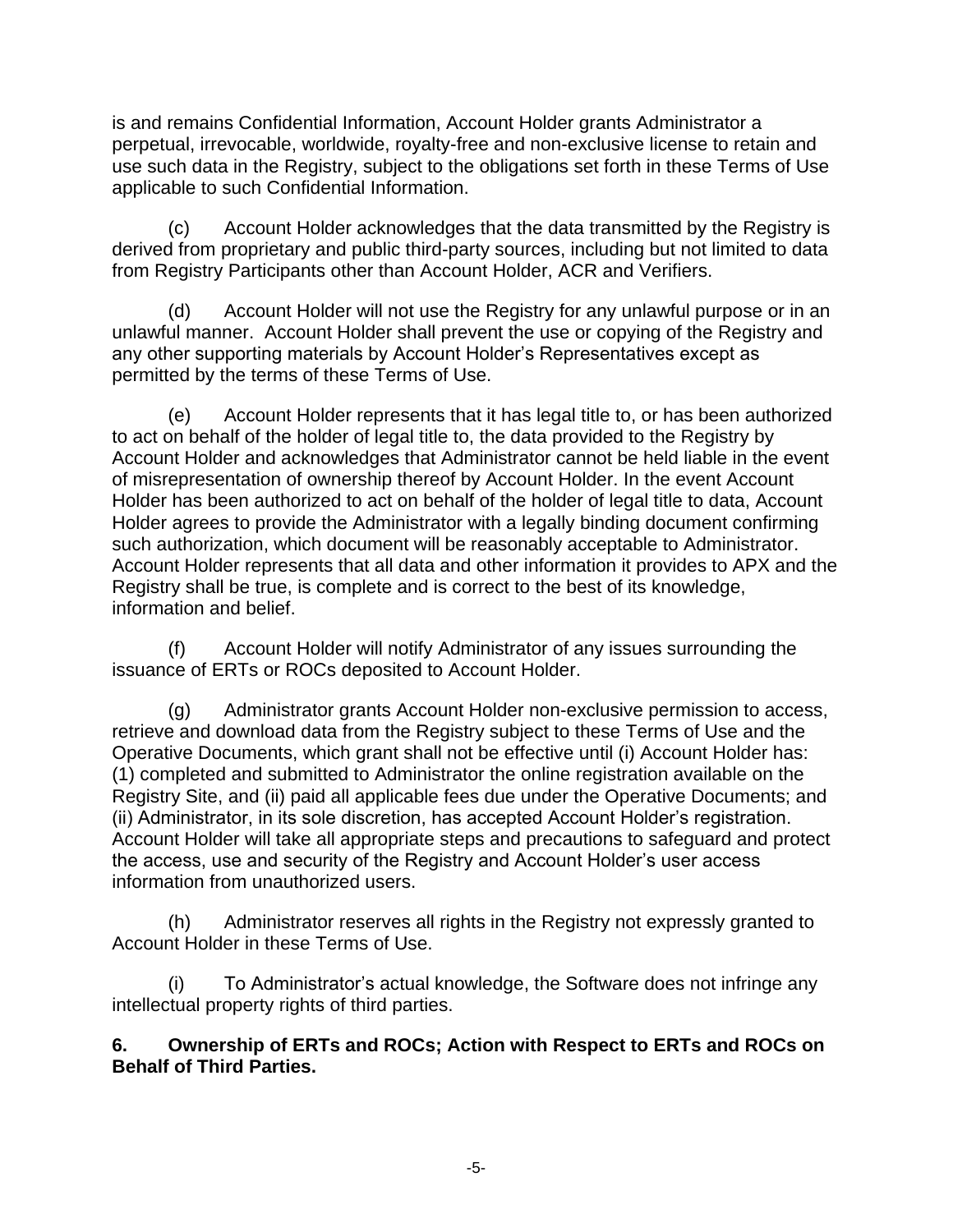(a) General Prohibition on Third Party Ownership. Except as otherwise permitted under Sections 6(b), or 6(c), or 6(d) below:

(i) Account Holder will only hold or retire in its Accounts ERTs and ROCs for which it is the sole holder of all legal title and all Beneficial Ownership Rights, and

(ii) Account Holder may not hold any Accounts, or hold or retire in its Accounts, any ERTs or ROCs on behalf of one or more third parties.

(b) Individual or Corporate Client Exception. Account Holder may retire ERTs on behalf of one or more third parties, provided that:

(i) any such retirement may be effected only in a unique Client Retirement Sub-account that is created and named for each individual Corporate Client, in the manner set forth in the Operating Procedures;

(ii) all legal title to and all Beneficial Ownership Rights in any ERTs or ROCs retired in a Client Retirement Sub-account must be held by a single individual or organization (the "Indirect Owner") that have authorized Account Holder in writing to retire such ERT or ROC on their behalf and to provide any data or other information relating to such ERT or ROC retirement to Administrator (except to the extent that Account Holder may be deemed to hold or share with the applicable Indirect Owner any legal title to or Beneficial Ownership Rights in such ERT or ROC); and

(iii) any retirement of any ERT or ROC in a Client Retirement Subaccount shall be effected solely on behalf of the Indirect Owner(s).

(c) Retail Aggregator Exception. Account Holder may retire ERTs on behalf of one or more third parties, provided that:

(i) any such retirement may be effected only in a Group Retirement Sub-account, in the manner set forth in the Operating Procedures;

(ii) all legal title to and all Beneficial Ownership Rights in any ERTs or ROCs retired in a Group Retirement Sub-account must be held by one or more individuals or organizations (collectively, the "Indirect Owners") that have authorized Account Holder in writing to retire such ERT or ROC on their behalf and to provide any data or other information relating to such ERT or ROC to Administrator (except to the extent that Account Holder may be deemed to hold or share with the applicable Indirect Owners any legal title to or Beneficial Ownership Rights in such ERT or ROC);

(iii) Account Holder maintains an auditable customer identification program or other traceability measures that ensure procedures to verify the identity of any individual(s) or organization(s) on whose behalf Account Holder is retiring ERTs or ROCs and maintains records of the information used to verify such identity, which records will be made available to Administrator upon request; and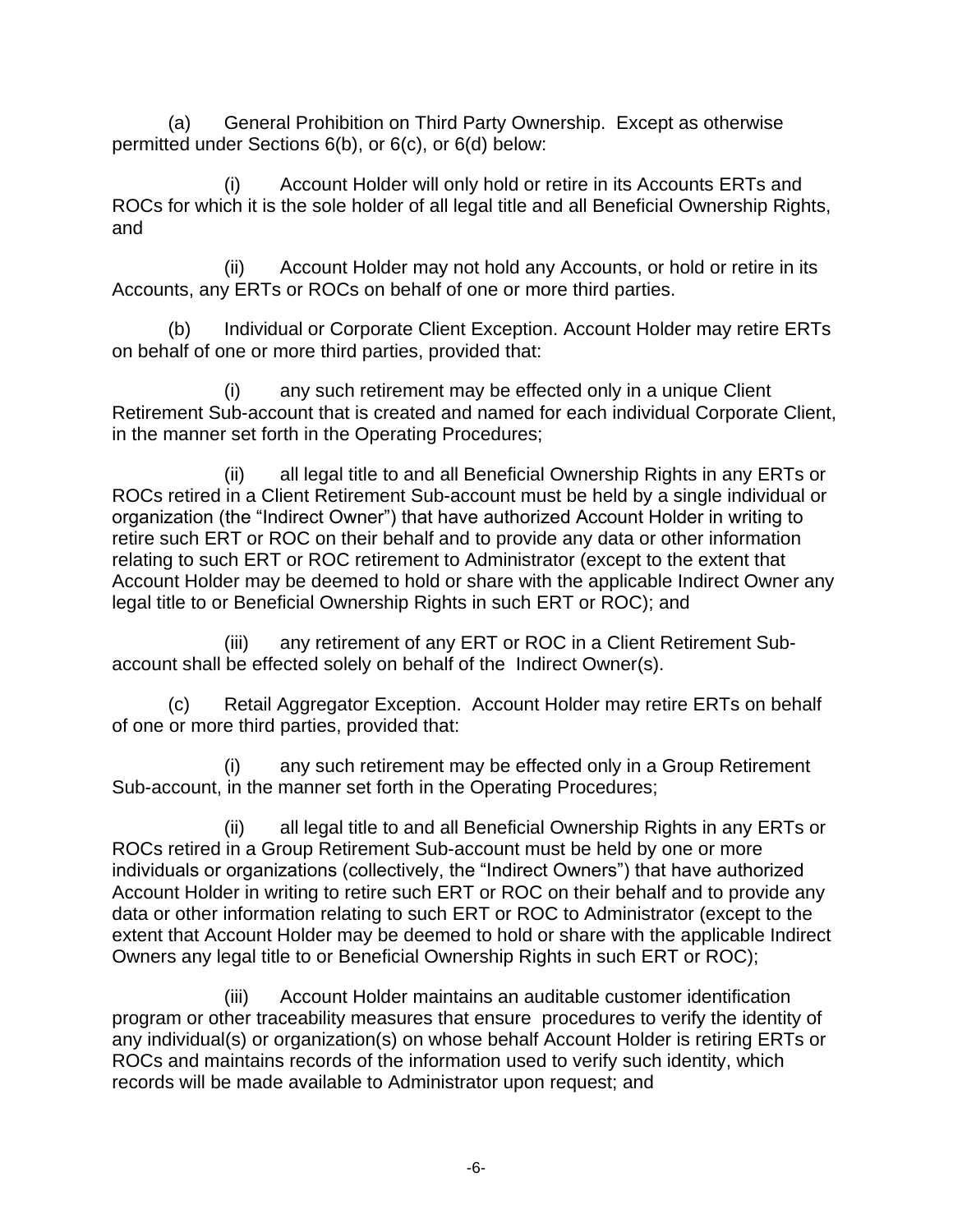(iv) any retirement of any ERT or ROC in a Group Retirement Subaccount shall be effected solely on behalf of the applicable Indirect Owners.

(d) Optional Omnibus Account. Account Holder may hold ERTs or ROCs in its Account(s) on behalf of one or more Indirect Owners, provided that:

(i) Account Holder is a Regulated Person and has notified the Administrator of its status as a Regulated Person in writing upon applying to participate in the ACR ; provided, however, that Administrator may, in its sole discretion, waive the requirements set forth in this paragraph (i) with respect to Account Holder by providing Account Holder with written notice of such waiver;

(ii) All legal title to and all Beneficial Ownership Rights in any ERT or ROC so held by Account Holder is held by one or more Indirect Owners that have authorized Account Holder in writing to hold ERTs or ROCs on their behalf and to provide any data or other information relating to such ERT or ROC holdings to Administrator (except to the extent that Account Holder may be deemed to hold or share with the applicable Indirect Owners any legal title to or Beneficial Ownership Rights in such ERT or ROC);

(iii) Account Holder complies with all applicable laws, regulations or other legally enforceable requirements, including without limitation applicable provisions of the USA PATRIOT Act and the regulations of the Office of Foreign Assets Control of the U.S. Department of the Treasury;

(iv) Account Holder maintains a customer identification program that contains reasonable procedures to verify the identity of any individual or organization on whose behalf Account Holder is holding ERTs or ROCs and maintains records of the information used to verify such identity, which records will be made available to Administrator upon request; and

(v) Account Holder complies with the requirements of Section 6(c) in connection with any retirement of ERTs or ROCs it holds on behalf of one or more Indirect Owners.

(e) Account Holders permitted to hold or retire ERTs or ROCs on behalf of one or more Indirect Owners under Sections 6(b), 6(c), or 6(d) above maintain sufficient auditable records matching specific Indirect Owners to the credits and quantities transacted or retired and the dates those actions were effected on the Registry, which will be made available to Administrator upon request.

(f) Account Holder acknowledges that neither the Registry nor Administrator (or its third party providers) shall have any liability in connection with any misrepresentation by Account Holder or another Registry Participant relating to the ownership of any ERT or ROC in any Account or sub-account held by Account Holder (including without limitation the identity of the person(s) holding any legal title thereto or Beneficial Ownership Rights therein).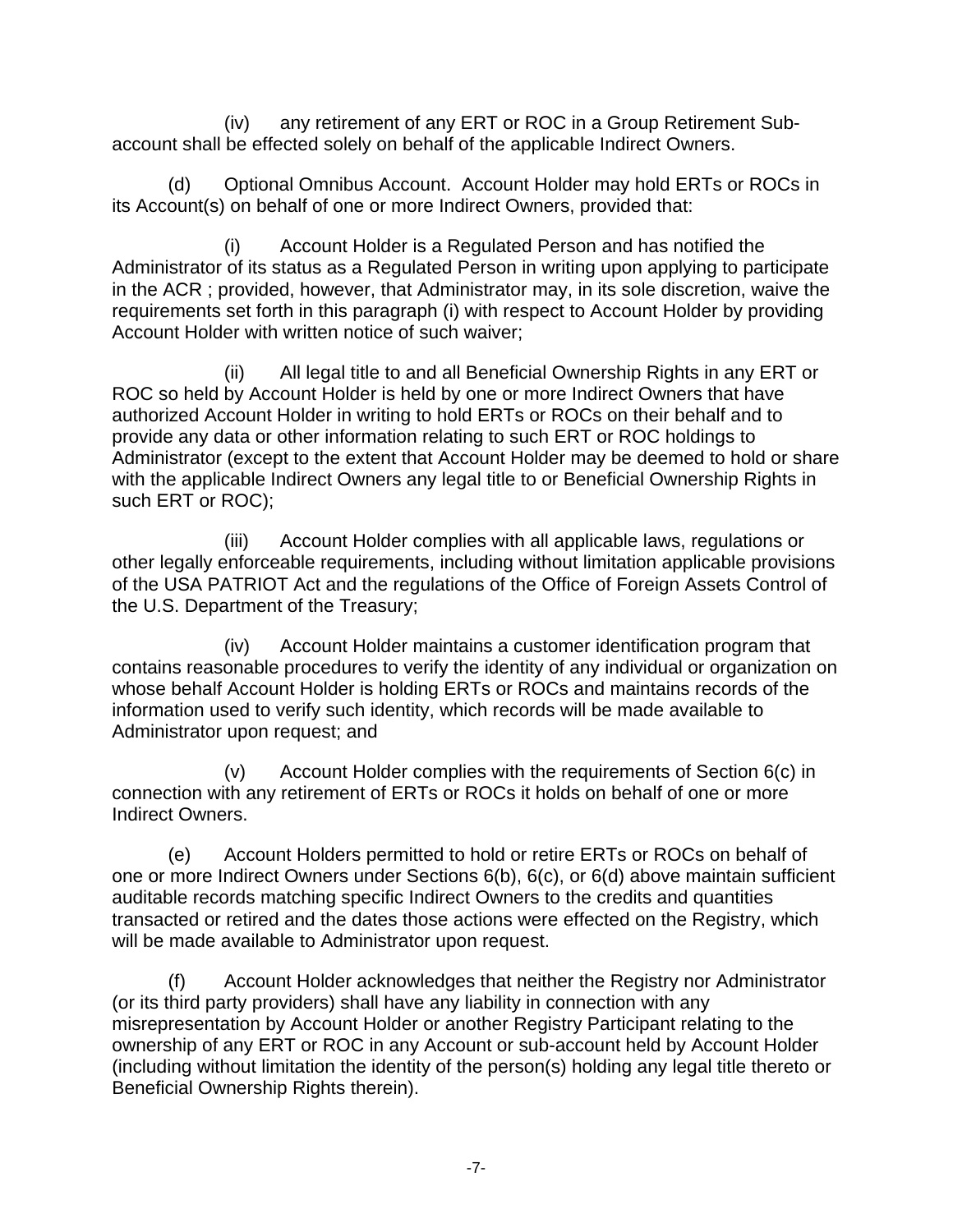**7. Representations and Warranties.** Throughout the term of these Terms of Use, including without limitation upon each creation, transfer, retirement or cancelation of an ERT or ROC by Account Holder, Account Holder represents and warrants to Administrator as follows:

(a) If other than a natural person, Account Holder is duly organized, validly existing, and in good standing under the laws of the jurisdiction of its formation;

(b) Account Holder has all corporate and other authority and all regulatory and other consents, approvals and authorizations necessary for it to legally (i) enter into and perform its obligations under these Terms of Use and the Operative Documents and (ii) engage in all of its activity (including the creation, receipt and transfer of ERTs or ROCs) on or relating to the Registry;

(c) The signatory of these Terms of Use has the authority to execute these Terms of Use on behalf of Account Holder, and these Terms of Use are binding on and enforceable against Account Holder in accordance with their terms;

(d) Account Holder will only use the Registry for creating, transferring, retiring and/or canceling ERTs or ROCs that are attributable to the GHG reduction or removal projects included in the Registry and specifically acknowledges that it shall not use any other database for the same purpose at the same time as such GHG reduction or removal projects are registered in the Registry;

(e) Account Holder has not registered and will not register any GHG reduction or removal simultaneously both in the Registry and in any other system that tracks the emissions, emission reductions or removals, emission offsets, or other environmental attributes related to emission reduction and removal projects nor will any transaction of the same emissions, emission reductions and/or removals, emission offsets, or other environmental attributes related to emission reduction and removal projects be conducted outside of the Registry, other than in another ACR approved registry or upon cancelation of ERTs or ROCs for issuance of ARBOCs by ARB;

(f) Account Holder will not operate an exchange or trading platform on which ERTs or ROCs are transacted or managed outside of the Registry, other than an ACRlinked platform ; will not place ERTs or ROCs on such an exchange or platform; and will not hold nor retire ERTs or ROCs on behalf of Indirect Owners or others to place on such an exchange or platform;

(g) Account Holder commits not to claim ERTs or ROCs which have already been or are expected to be registered with another compliance or voluntary emissions reduction and removal program except as allowed for Early Action offset credits and Registry Offset Credits to be converted to ARBOCs by ARB;

(h) Account Holder meets all of the requirements for participation in the Registry, as set forth in the Operative Documents;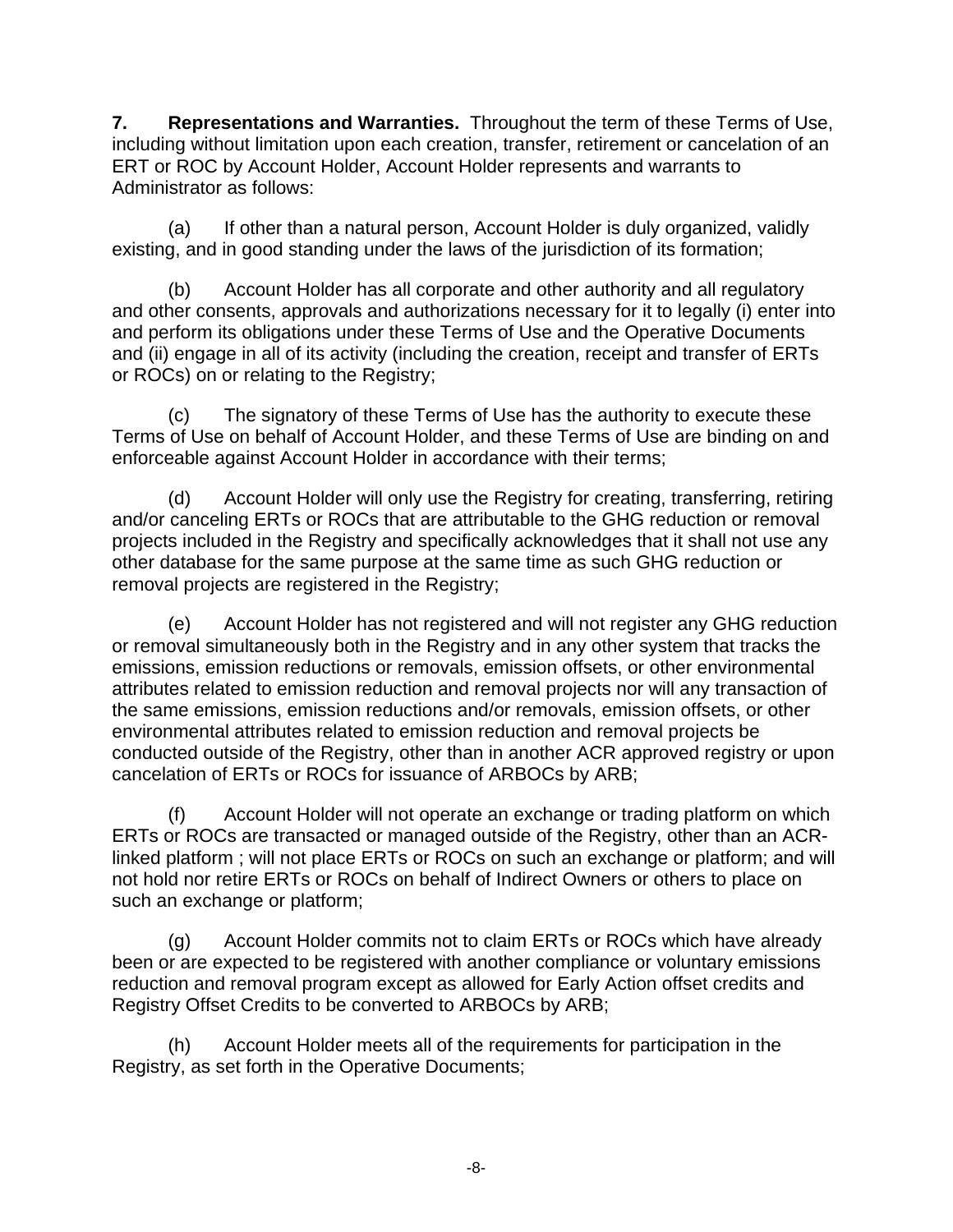(i) Neither Account Holder nor any Indirect Owner, if any, has retired, sold, claimed, represented elsewhere or used, nor will it retire, sell, claim or represent elsewhere or use to satisfy obligations in any jurisdiction outside of the Registry, any of the GHG reductions or removals by the project associated with Account Holder's ERTs or ROCs without reporting such disposition within the Registry;

(j) Collectively, Account Holder and the Indirect Owners, if any, having a Beneficial Ownership Right in the ERTs or ROCs held in one of Account Holder's Accounts or Sub-Accounts have legal title and all Beneficial Ownership Rights with respect to the ERTs or ROCs issued or to be issued to Account Holder and/or held in Account Holder's Accounts or Sub-accounts and the GHG reductions or removals for which Account Holder is seeking credit, and no other person or entity can claim the right to the ERTs or ROCs or to the GHG reductions or removals for which Account Holder is seeking credit;

(k) Account Holder has been authorized to act on behalf of the Indirect Owners, if any, having a Beneficial Ownership Right in the ERTs or ROCs held in Account Holder's Accounts or Sub-accounts;

(l) Account Holder has acted in compliance with any relevant regulatory system or other requirements underlying the GHG reductions or removals for which Account Holder is seeking credit;

(m) All data and other information being provided to ACR, Administrator and the Registry by Account Holder and/or its Representatives are owned legally and beneficially by Account Holder, are derived from public third party sources or, with respect to ERTs or ROCs held by Account Holder on behalf of an Indirect Owner, by a person or entity on whose behalf Account Holder has been authorized to act, and all such data and other information are true, correct and complete in all material respects.

(n) Account Holder commits not to tokenize, digitize, or otherwise place or transact ACR-issued ERTs or ROCs on-chain unless expressly authorized by the ACR Administrator in writing under terms acceptable to ACR. For clarity, ACR will not permission the tokenization of retired ERTs or ROCs.

**8. Fees.** Account Holder agrees to pay all fees (collectively referred to herein as the "Fees") that Administrator may charge for use of the Registry from time-to-time. The Fees are included in the Registry Fee Schedule (the "Fee Schedule") posted on the [Registry Site](http://vcsregistry.com/) by Administrator. Account Holder acknowledges that it has received and reviewed the Fee Schedule. Administrator may, upon forty-five (45) days' notice to Account Holder and in its sole discretion, modify the fee schedule to include new fees as well as increase or decrease any or all of the Fees at any time. In no event shall any portion of the Fees be prorated or refunded to Account Holder upon termination of the Terms of Use or of any Account or Sub-account. Account Holder understands and agrees that Fees are used by the Administrator to cover Program operations and administrative costs including but not limited to staff salaries and benefits; consultants; legal expenses; registry system maintenance, updates, data back-up and storage; office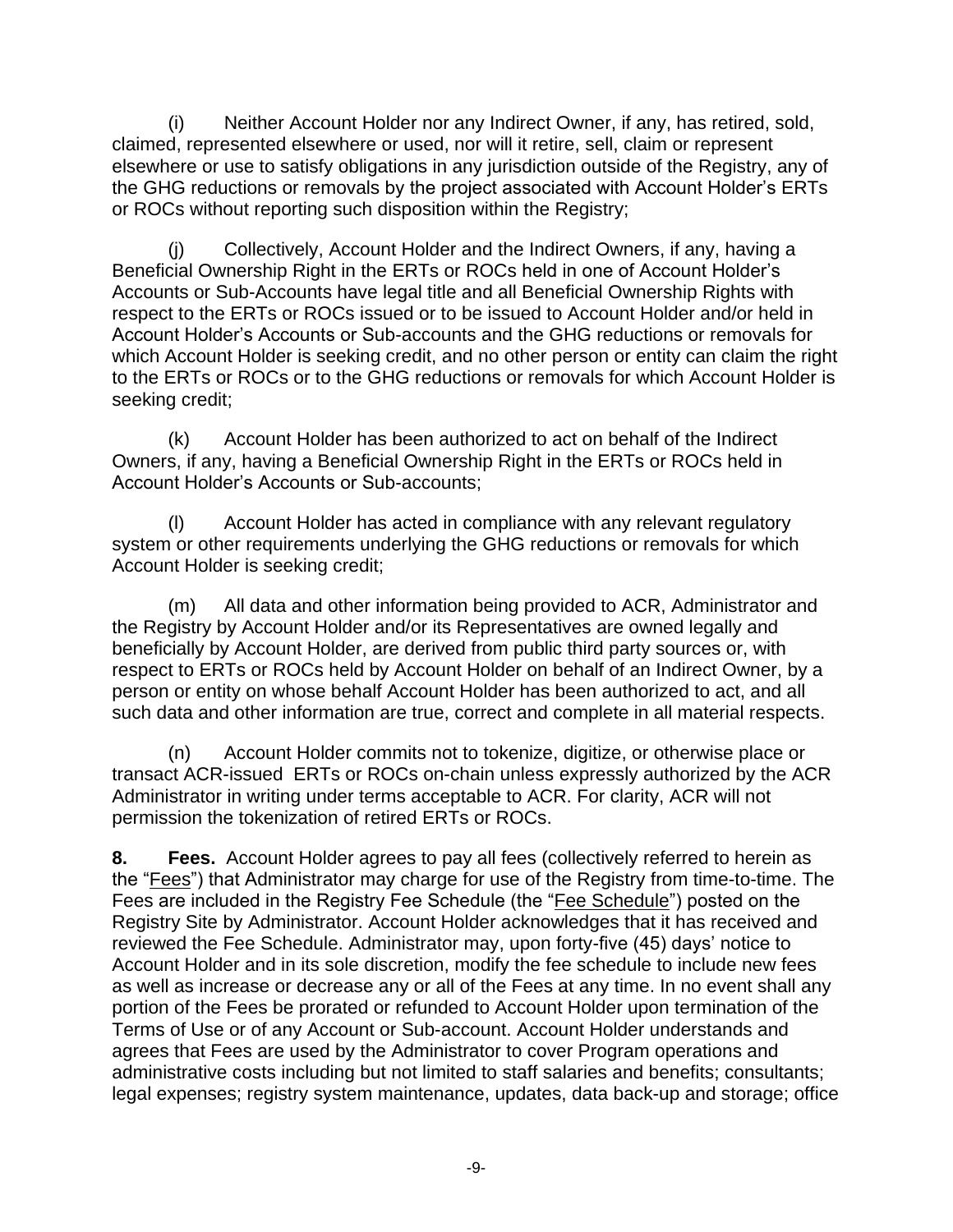and travel expenses; equipment; insurance; website hosting; training and professional development; lobbyists; communications and marketing expenses; and events expenses such as venue rental, food and beverages, including alcohol.

**9. Payments and Taxes.** Invoices for Fees will be posted on a secure page on the [Registry Site](http://vcsregistry.com/) and/or emailed to the billing contact for the account. Account Holder shall pay any Fees charged hereunder by check or wire transfer of immediately available funds in United States dollars on the date and to the account identified by Administrator from time-to-time on the invoice, or if no date is indicated, no later than thirty (30) days from the date of the invoice (the "Due Date"), without offset or reduction of any kind. Credits will not be activated or canceled until applicable fees have been paid. The Fees shall be non-refundable. Account holders and/or other legal owners of credits (including Offset Project Operators (OPOs) and/or Authorized Project Designees (APDs) of projects receiving Registry Offset Credits (ROCs) and Early Action Offset Credits (EAOCs) from projects developed under an ARB approved offset protocol or early action quantification methodology and issued by ACR) agree to assume the legal obligation to pay the credit activation and cancelation fees upon ACR's issuance of the credits. The payment is not due until invoiced, which will be no later than 120 days after credit issuance unless otherwise agreed by the parties in writing. Once a compliance offset project is submitted for listing, the Account Holder and / or other legal owners of future credits (including OPOs and/or APDs) agree to continue the project review, listing, verification and credit issuance on ACR. If the project is transferred to another registry at any time between the initial submittal of listing information and issuance of credits, the Account Holder and other legal owners of future credits will be required to pay a Project Transfer Fee as detailed in the ACR Fee Schedule. Account Holder will pay all wire transfer fees and all sales, use, value added taxes, and other consumption taxes, personal property taxes and other taxes and charges imposed by any governmental entity (other than those based on Administrator's net income) (collectively, "Taxes") related to the use of the Registry unless Account Holder furnishes satisfactory proof of exemption. Taxes, if any, are not included in the Fees and, to the extent that Administrator is required to pay those Taxes, those Taxes will be added to Account Holder's invoices. If not so added, such Taxes are the exclusive responsibility of Account Holder.

**10. Late Payments.** If Account Holder fails to pay any Fees, Taxes or other amounts or charges which Account Holder is obligated to pay under the Operative Documents or these Terms of Use by the Due Date, then Account Holder shall be responsible to pay interest thereon accruing at a rate of 1½ % per month, or the highest rate permitted by Applicable Law, whichever is lower, together with any additional costs or expenses incurred by Administrator in connection with the collection of such overdue amounts. Acceptance of any interest, cost or expenses shall not constitute a waiver by Administrator of Account Holder's default with respect to such late payment, nor prevent Administrator from exercising any other rights or remedies available to Administrator under the Operative Documents, these Terms of Use or any Applicable Law.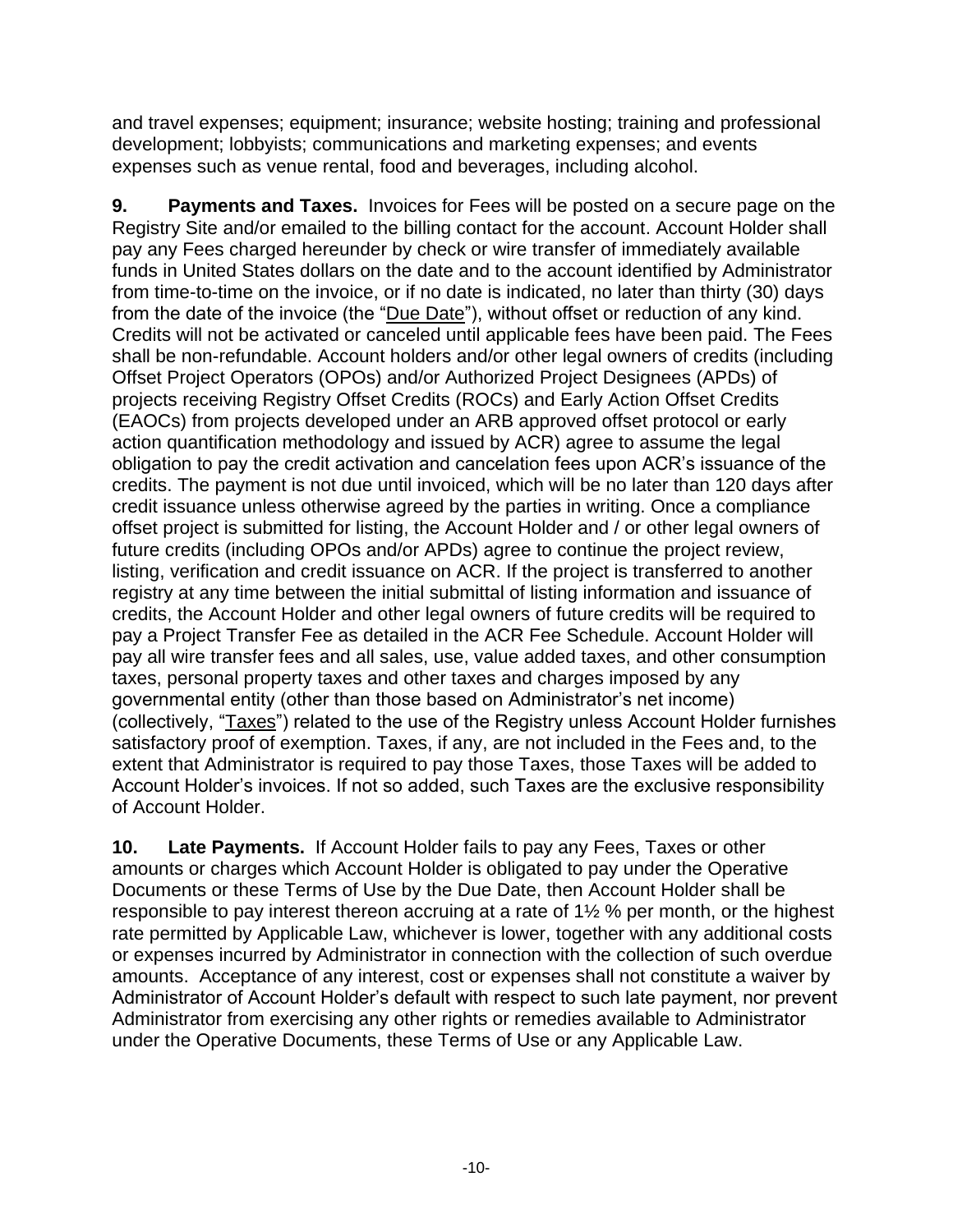#### **11. Default; Remedies**.

(a) **Default.** The occurrence of any of the following shall be considered a "Default":

(i) Account Holder fails to pay any of the Fees, Taxes or other charges due in accordance with the procedures set forth in Sections 8 and 9 above within five (5) days of their Due Date.

(ii) Account Holder or its Representatives alter, tamper with, damage or destroy (1) the Registry or any portion thereof, or (2) the data of other Registry Participants.

(iii) Account Holder uses the Registry in any manner that, directly or indirectly, violates any Applicable Law.

(iv) All or substantially all of Account Holder's assets are attached or levied under execution (and Account Holder does not discharge the same within sixty (60) days thereafter); a petition in bankruptcy, insolvency, for reorganization or a similar arrangement is filed by or against Account Holder (and Account Holder fails to secure a stay or discharge thereof within sixty (60) days thereafter); Account Holder is insolvent and unable to pay its debts as they become due; Account Holder makes a general assignment for the benefit of creditors; Account Holder takes the benefit of any insolvency action or law; the appointment of a receiver or trustee in bankruptcy for Account Holder or its assets if such receivership has not been vacated or set aside within thirty (30) days thereafter; or, dissolution or other failure to exist of Account Holder if Account Holder is an entity.

(v) Account Holder falsifies or misrepresents any data or other information input into the Registry by Account Holder.

(vi) Account Holder makes any false or inaccurate representations in these Terms of Use.

(vii) Account Holder violates its confidentiality obligations set forth in Section 14.

(viii) Account Holder receives written notice of a violation of the performance of any particular material term or condition of the Operative Documents or these Terms of Use three (3) or more times during any twelve (12) month period, regardless of whether such violations are ultimately cured, which conduct shall represent a separate Default.

(ix) Account Holder fails to perform any other duty or obligation under these Terms of Use or the Operative Documents, which default is not cured to the satisfaction of Administrator in its sole discretion within five (5) days after notice is given to Account Holder specifying such default.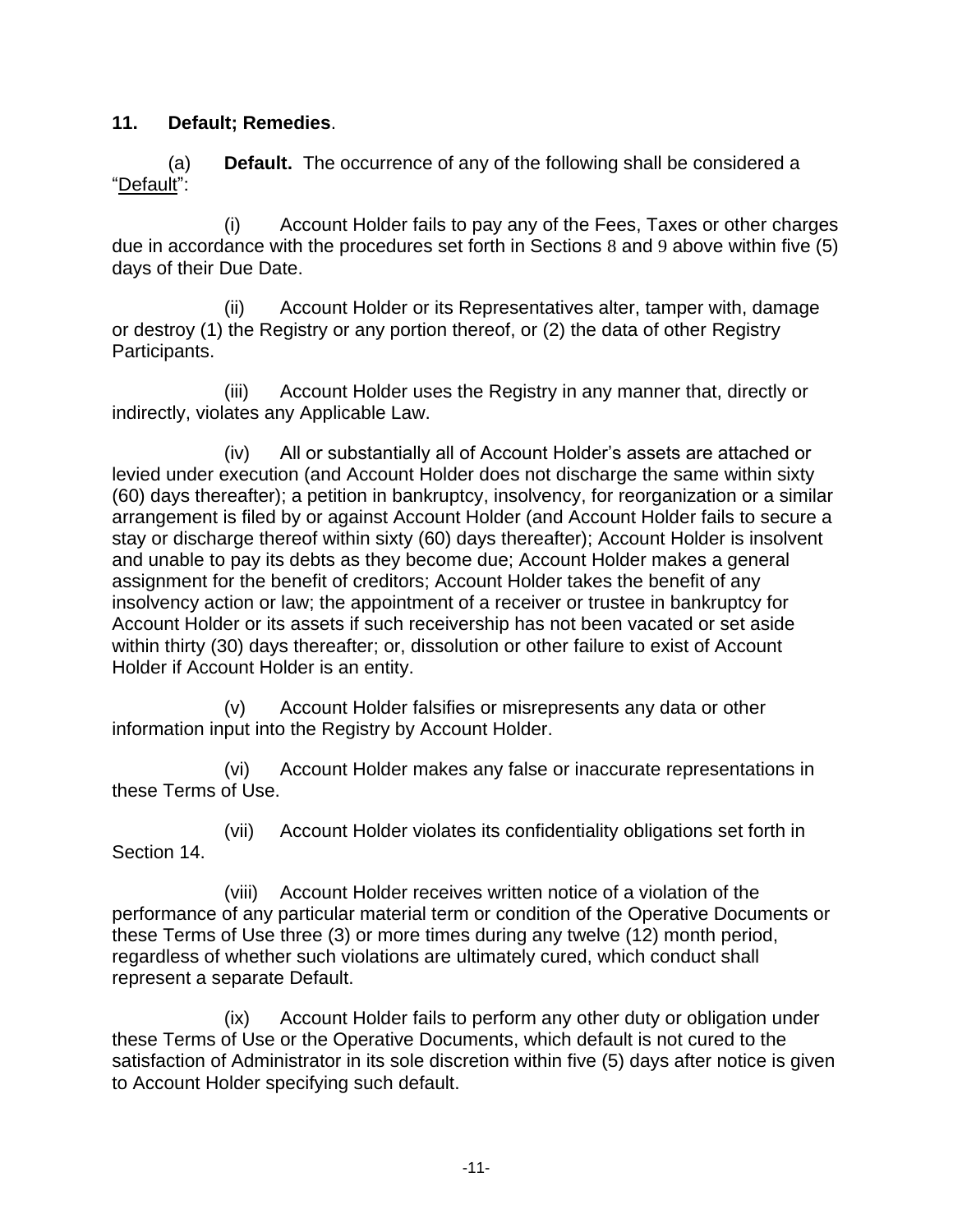(b) **Remedies.** Upon the occurrence of any Default, Administrator shall have the following rights and remedies, in addition to those stated elsewhere in the Operative Documents and these Terms of Use and those allowed by Applicable Law or in equity, any one or more of which may be exercised without further notice to Account Holder:

(i) Account Holder acknowledges that money damages would not adequately compensate Administrator in the event of a breach by Account Holder of its obligations hereunder and that injunctive relief may be essential for Administrator to adequately protect itself hereunder. Accordingly, Account Holder agrees that, in addition to any other remedies available to Administrator at law or in equity, including but not limited to any monetary damages, Administrator shall be entitled to seek injunctive relief in the event Account Holder is in breach of any covenant or agreement contained herein.

(ii) Upon termination of the use of the Registry, Account Holder shall be obligated to pay to Administrator all monies due to it, which in the case of a termination as a result of a Default shall include attorneys' fees incurred to enforce Administrator's rights under the Operative Documents and these Terms of Use, and which in any event shall include any interest and costs and expenses due hereunder.

(iii) Account Holder acknowledges that Administrator may notify purchasers of any erroneous ERTs, suspend Account Holder's Account, levy an administrative fine or prohibit Account Holder's participation in the Registry.

(c) **Nonwaiver of Defaults.** The failure or delay of Administrator in exercising any of its rights or remedies or other provisions of the Operative Documents or these Terms of Use shall not constitute a waiver thereof or affect Administrator's right thereafter to exercise or enforce such right or remedy or other provision. No waiver of any Default shall be deemed to be a waiver of any other Default. Administrator's receipt of less than the full amount of Fees, Taxes, Reinstatement Fees or other amounts due shall not be construed to be other than a payment on account then due, nor shall any statement on Account Holder's check or any letter accompanying Account Holder's check be deemed an accord and satisfaction.

## **12. Term and Termination.**

(a) **Term.** These Terms of Use become operative on the date on which Account Holder indicates on the [Registry Site](http://vcsregistry.com/) that Account Holder agrees with and accepts the Terms of Use and shall continue in effect until Administrator or Account Holder terminates access to the Registry pursuant to subsections (b), (c) or (d) below.

## (b) **Termination by Administrator.**

(i) Prior to accepting your registration to become an Account Holder, Administrator may in its sole discretion reject your registration and terminate your access to the Registry immediately.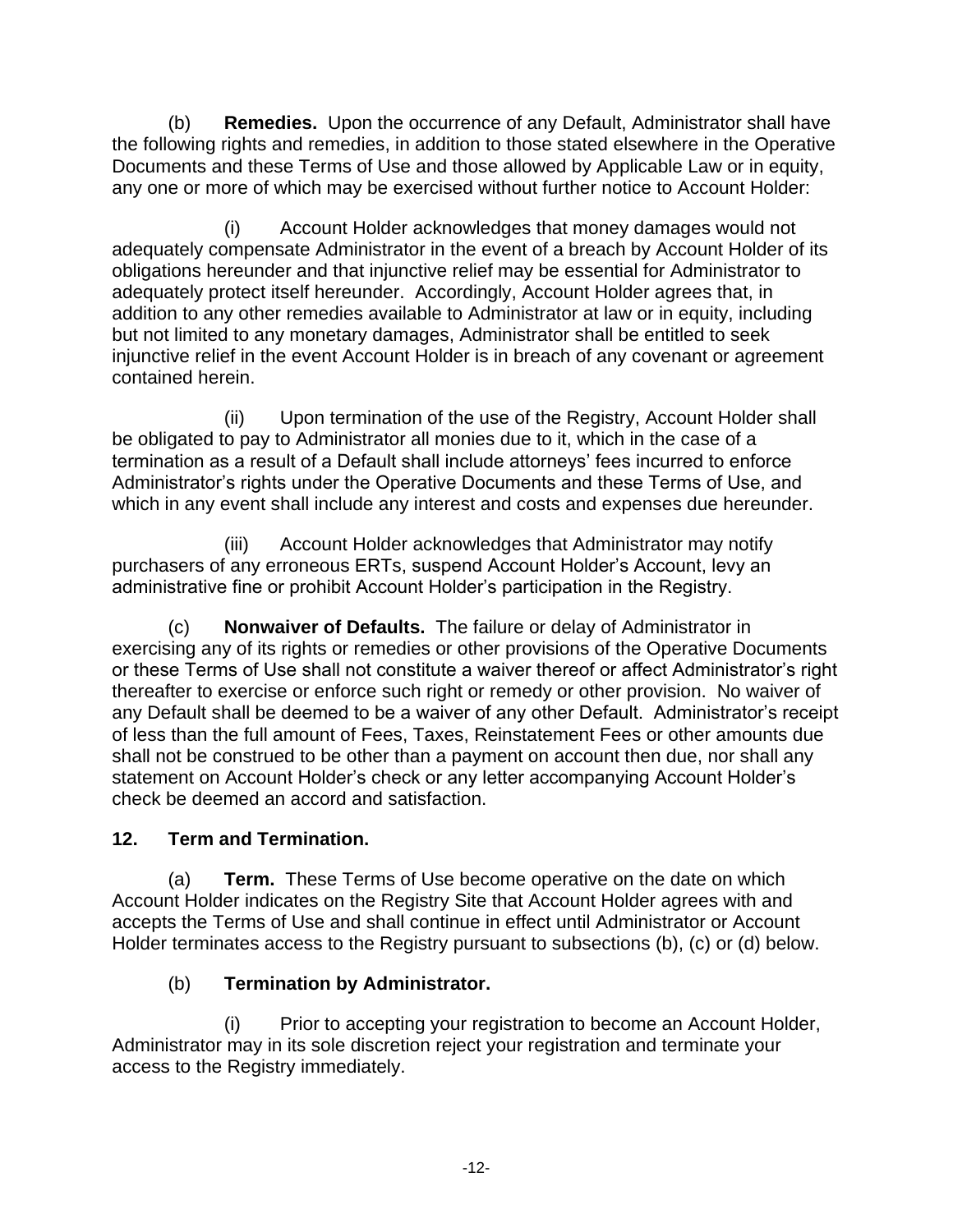(ii) Administrator may terminate Account Holder's access to the Registry immediately in the event of any Default as set forth in Sections 11(a)(i) through  $11(a)(ix)$ .

(iii) Administrator may terminate Account Holder's access to the Registry upon giving five (5) days notice to Account Holder in the event of any other Default.

(iv) Administrator may terminate Account Holder's access to the Registry, for any reason, upon giving thirty (30) days notice to Account Holder.

(v) Administrator may, at its sole discretion, either retire or transfer to the ACR Buffer Pool Account any Active or Inactive credits held by an Account Holder for which access to the Registry has been terminated, upon giving thirty (30) days notice to the Account Manager listed in Registry.

(c) **Termination by Account Holder.** Account Holder may terminate use of the Registry, for any reason, by providing at least sixty (60) days written notice to Administrator. Account Holder's obligation to pay any and all Fees due under the Operative Documents and these Terms of Use at the time of termination of use shall survive such termination of use.

(d) **Termination Required by Law.** Administrator shall terminate access to, or Account Holder shall cease use of, the Registry if required to do so by any Applicable Law, or by any order or other decision of a court of law, arbitral panel or governmental agency. At least sixty (60) days notice of said termination of access or cessation of use of the Registry shall be given by the Party terminating the access to, or ceasing the use of, the Registry under this subsection, unless a shorter notice period is required by Applicable Law or the relevant order or decision.

(e) **Effect of Termination.** The terms of Sections 6 (Fees), 9 (Payments and Taxes), 12 (Term and Termination), 11 (Default; Remedies), 14 (Confidentiality), 16 (Limitation of Liability), 19 (Indemnification), 20 through 28 and any other provisions meant to survive termination or expiration of these Terms of Use, shall survive termination of the Terms of Use.

## (f) **Reinstatement.**

(i) Upon the request of Account Holder, Administrator, in its sole discretion, may reinstate Account Holder's access to the Registry after termination for Account Holder's Default, upon Administrator's determination that Account Holder has resolved such Default and upon receipt of Account Holder's full payment of all Fees and Taxes due prior to the termination. Account Holder agrees to pay a reinstatement fee equal to the Fees which would have been due during the period in which Account Holder's Account(s) were terminated ("Reinstatement Fee"). The Reinstatement Fee shall be due prior to reinstatement of Account Holders' access to the Registry.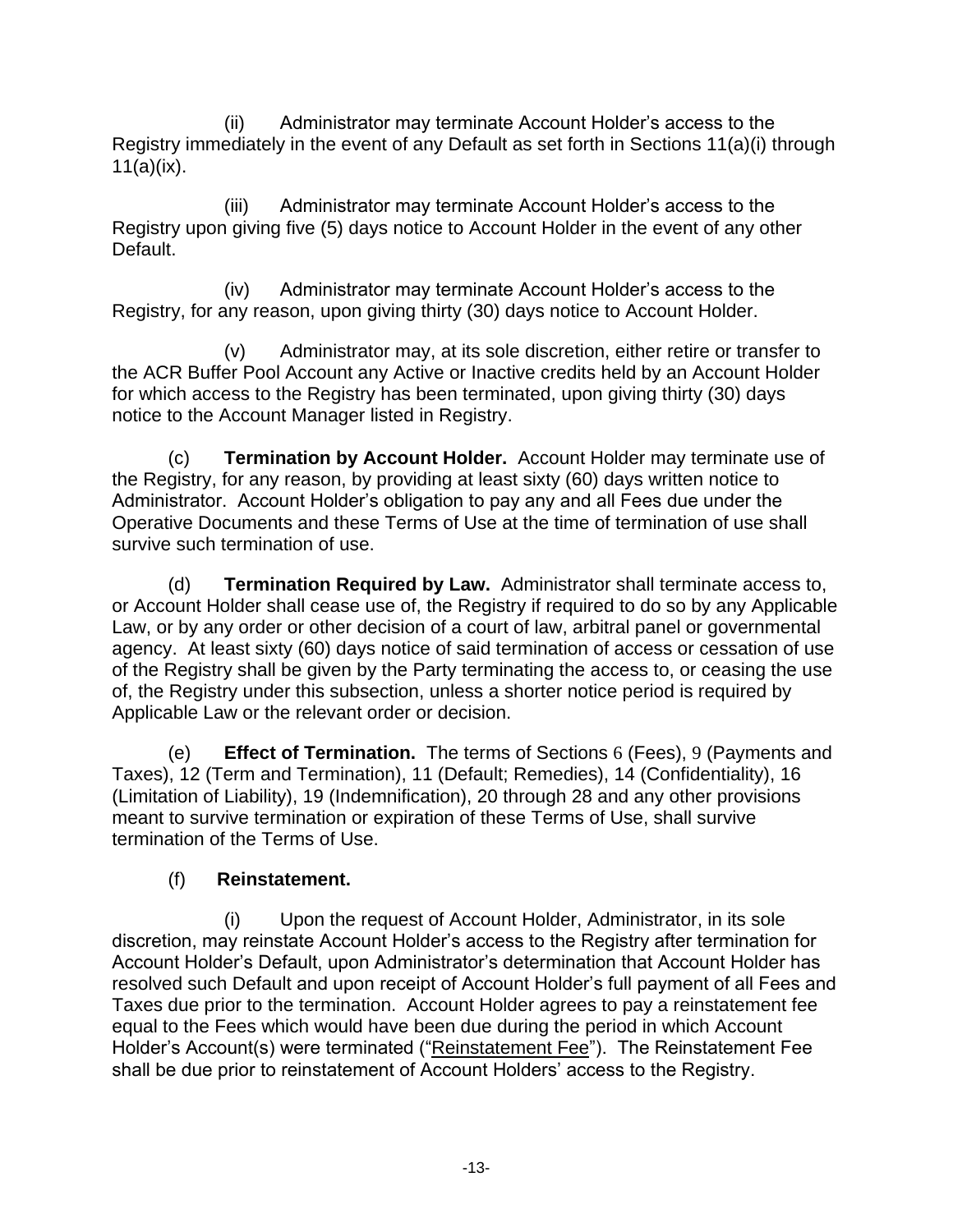(ii) Administrator shall reinstate an Account Holder's access to the Registry after termination for Account Holder's Default if directed to do so as a result of the outcome of a dispute resolution proceeding under these Terms of Use. Whether payment of a Reinstatement Fee is required in such an instance shall be determined as part of such dispute resolution proceeding.

**13. Intellectual Property.** The ACR name and brand, the Registry, and any and all content of the Registry, are protected by copyright and/or other intellectual property laws and any unauthorized use of such intellectual property or information or the Registry may violate such laws related to their protection. Except as expressly provided herein and in the Operative Documents, none of Administrator or any of its affiliates grants any express or implied right or license of any kind to Account Holder under any patents, copyrights, trademarks, or trade secret information with respect to such intellectual property and/or information and/or the Registry. Except as expressly provided by copyright law, the Operative Documents or these Terms of Use, Account Holder may not copy, distribute, modify, publish, sell, transfer, license, transmit, display, participate in the transfer or sale of, or create derivative works of, any of such intellectual property or information or the Registry, either in whole or in part, other than:

(a) reports or other data created for use by or otherwise dissemination to Account Holder under the Operating Procedures;

(b) as may be required or compelled by Applicable Law;

(c) information that it has provided to the Registry, whether or not it is Confidential Information; or

(d) as Administrator may agree in its sole discretion.

Any authorized use of the Registry's logo and Administrator's trademarks shall be precisely as described in the Operative Documents, and Account Holder shall not alter such logo or trademarks in any respect (including without limitation changing the color scheme thereof). Account Holder acknowledges that Account Holder does not acquire any ownership rights by downloading copyrighted material.

## **14. Confidentiality.**

(a) The Registry, including the selection, arrangement and compilation of data, may be comprised of confidential, market sensitive and trade secret information of the Account Holder and other Registry Participants. Administrator agrees (i) to use and maintain information provided by Account Holder in accordance with the Registry's Privacy Policy and (ii) not to knowingly use or disclose Confidential Information (as defined below) provided by Account Holder except as authorized by Account Holder or these Terms of Use. Account Holder agrees not to use or disclose the information contained in the Registry, including any other Registry Participant's Confidential Information, except as authorized by the Operative Documents and these Terms of Use. The obligations of confidentiality in these Terms of Use shall survive its termination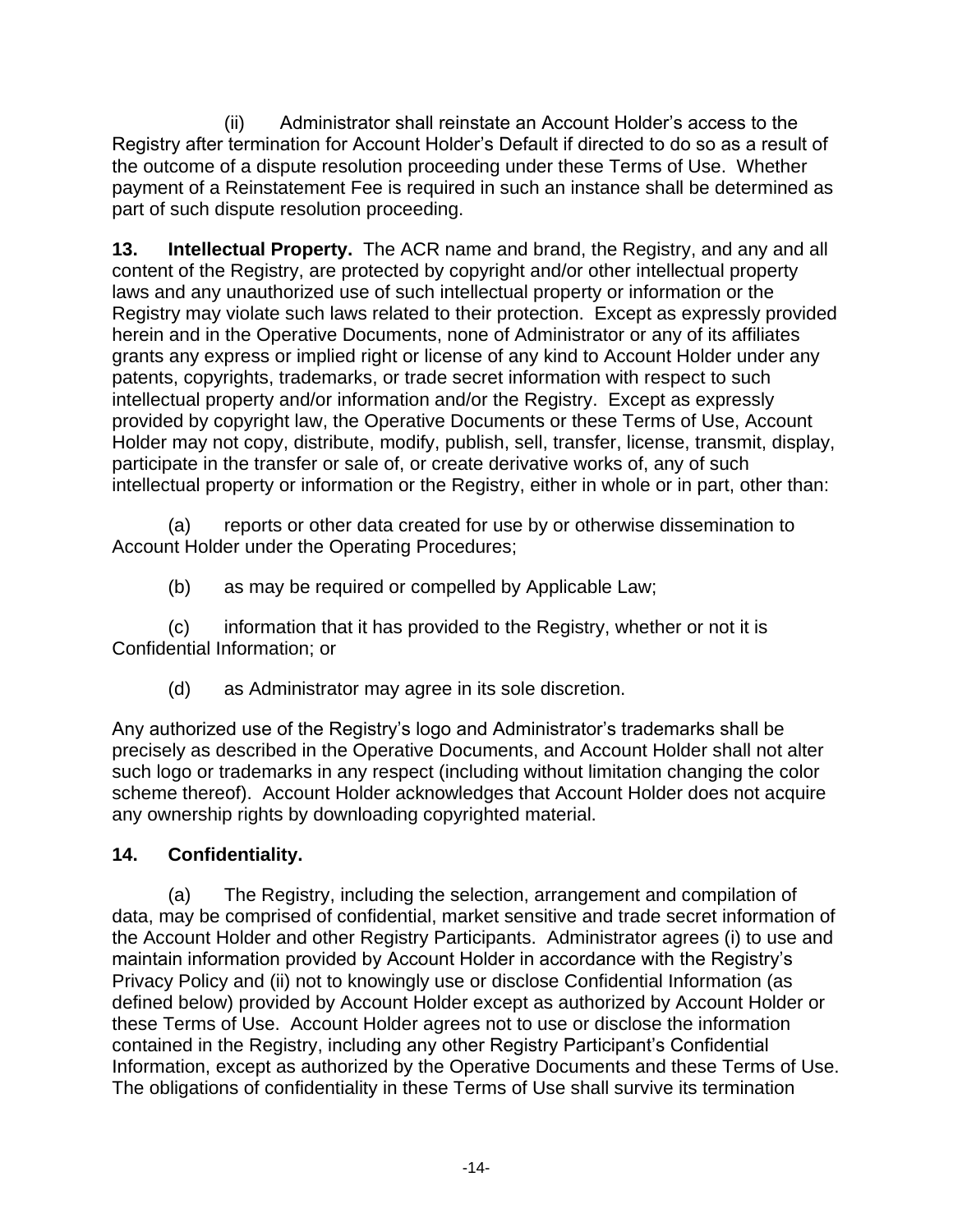without limitation in duration for so long as information continues to meet the definition of Confidential Information

(b) As used in these Terms of Use, the following information is deemed "Confidential Information":

(i) If a project is "Private", all project information including documentation (until the voluntary project is made public or ERTs are issued in connection with the project, whichever is sooner, at which time, per ACR rules, all project information ceases to be Confidential Information). For California projects, only information as required in the regulation will be made public;

(ii) Total number of ERTs in an Account Holder's Accounts and Subaccounts (other than Sub-accounts made public);

(iii) The amount and timing of specific ERT transfers from or to Account Holder Accounts and transfers among Account Holder's Sub-accounts; and

(iv) Those portions of communications between Account Holder and Administrator regarding the Registry that contain any of the aforementioned information that would be treated as Confidential Information.

*Provided, however*, that Confidential Information does not include information which can be established by written documentation: (i) to have been publicly known prior to disclosure of such information by the disclosing Party (the "Disclosing Party") to the receiving Party (the "Receiving Party"); (ii) to have become publicly known, without fault on the part of the Receiving Party, subsequent to disclosure of such information by the Disclosing Party to the Receiving Party; (iii) to have been received by the Receiving Party at any time from a source, other than the Disclosing Party, rightfully having possession of and the right to publicly disclose such information; (iv) to have been independently developed by employees or agents of the Receiving Party without access to or use of such information disclosed by the Disclosing Party to the Receiving Party; (v) to be common technical information or know-how readily available in literature; (vi) to be required to be disclosed by Applicable Law, including but not limited to information that must be provided to any governmental entity to confirm compliance with any statute or regulation, administrative proceeding, administrative or court order or discovery, provided that both Parties take such reasonable actions as necessary to ensure that such information is disclosed in as limited a manner possible; (vii) to be already within the knowledge of the Receiving Party at the time of disclosure, which information is not subject to a confidentiality agreement; and (viii) to be information Administrator is otherwise permitted to disclose under the Operating Procedures.

(c) Confidential Information is the sole and exclusive property of the Registry Participant who provided the information to the Registry or on whose behalf the information was provided, and shall not be used by Account Holder for any purpose other than the purposes set forth in the Operative Documents and these Terms of Use.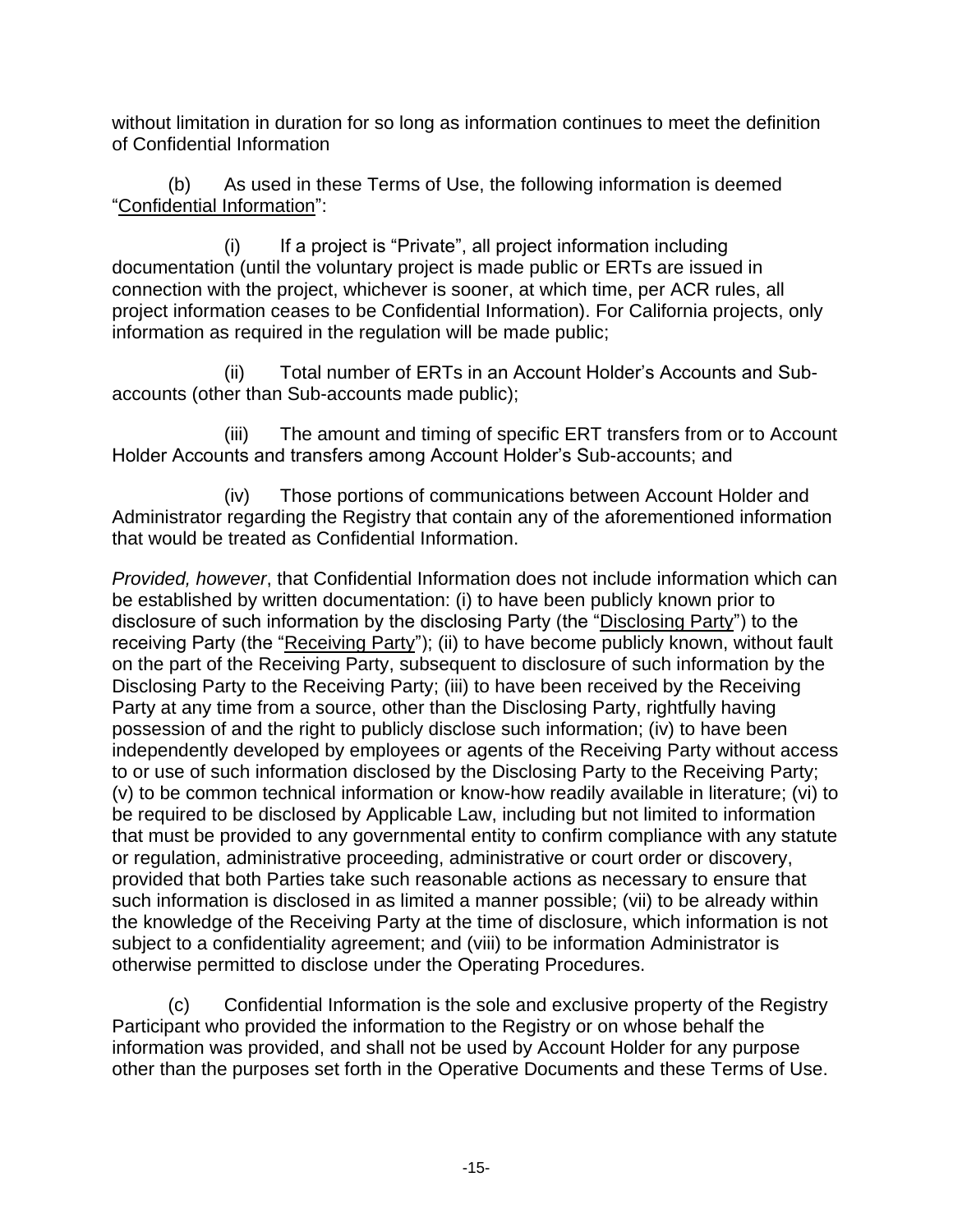(d) Confidential Information may be aggregated with other information in the Registry and included in public reports as described more fully in the Operating Procedures, so long as it is sufficiently aggregated such that a third-party reviewer could not determine the portion of such aggregated information that is Confidential Information of a particular Account Holder.

(e) If Account Holder obtains access to data in the Registry that: (i) is not data provided or owned by Account Holder; (ii) is not part of a publicly available Registry report; and (iii) Account Holder is not otherwise authorized to use, then, regardless of whether such data is otherwise considered Confidential Information under these Terms of Use, Account Holder shall:

(i) immediately notify Administrator that Account Holder has obtained such access; and

(ii) not disclose, disseminate, copy, or use any such information.

(f) Except as specifically set forth in this Section 14, Administrator shall have no obligation to protect or maintain the confidentiality of any information provided by Account Holder to Administrator or to the Registry, and Account Holder expressly consents to the disclosure of any such information that is not Confidential Information hereunder.

#### **15. Disclaimer of Warranty.**

(a) The data contained in the Registry has been gathered by Administrator from sources believed by it to be reliable, including but not limited to Verifiers, Project Proponents, and Account Holder and Account Holder's Representatives. However, Administrator does not warrant that the information in the Registry is correct, complete, current or accurate, nor does Administrator warrant that the Software will be error free or bug free. Administrator has no obligation to audit, validate or otherwise verify any information contained in the Registry.

(b) THE REGISTRY IS PROVIDED "AS IS," AND ADMINISTRATOR MAKES NO REPRESENTATIONS OR WARRANTIES, EXPRESS OR IMPLIED, WITH RESPECT TO THESE TERMS OF USE, THE OPERATIVE DOCUMENTS OR THE ADEQUACY OR PERFORMANCE OF THE REGISTRY, AND ADMINISTRATOR HEREBY DISCLAIMS TO THE EXTENT PERMITTED BY LAW ANY SUCH WARRANTIES, INCLUDING BUT NOT LIMITED TO WARRANTIES OF MERCHANTABILITY, NON-INFRINGEMENT, TITLE OR FITNESS FOR A PARTICULAR PURPOSE OR ANY IMPLIED WARRANTIES ARISING FROM ANY COURSE OF DEALING, USAGE OR TRADE PRACTICE. ADMINISTRATOR DOES NOT WARRANT THAT THE SERVICES PROVIDED HEREUNDER SHALL BE UNINTERRUPTED, ERROR-FREE, OR COMPLETELY SECURE, OR THAT THE PROVISION OF SUCH SERVICES SHALL ALWAYS BE EXECUTED WITHOUT ERRORS OR OMISSIONS.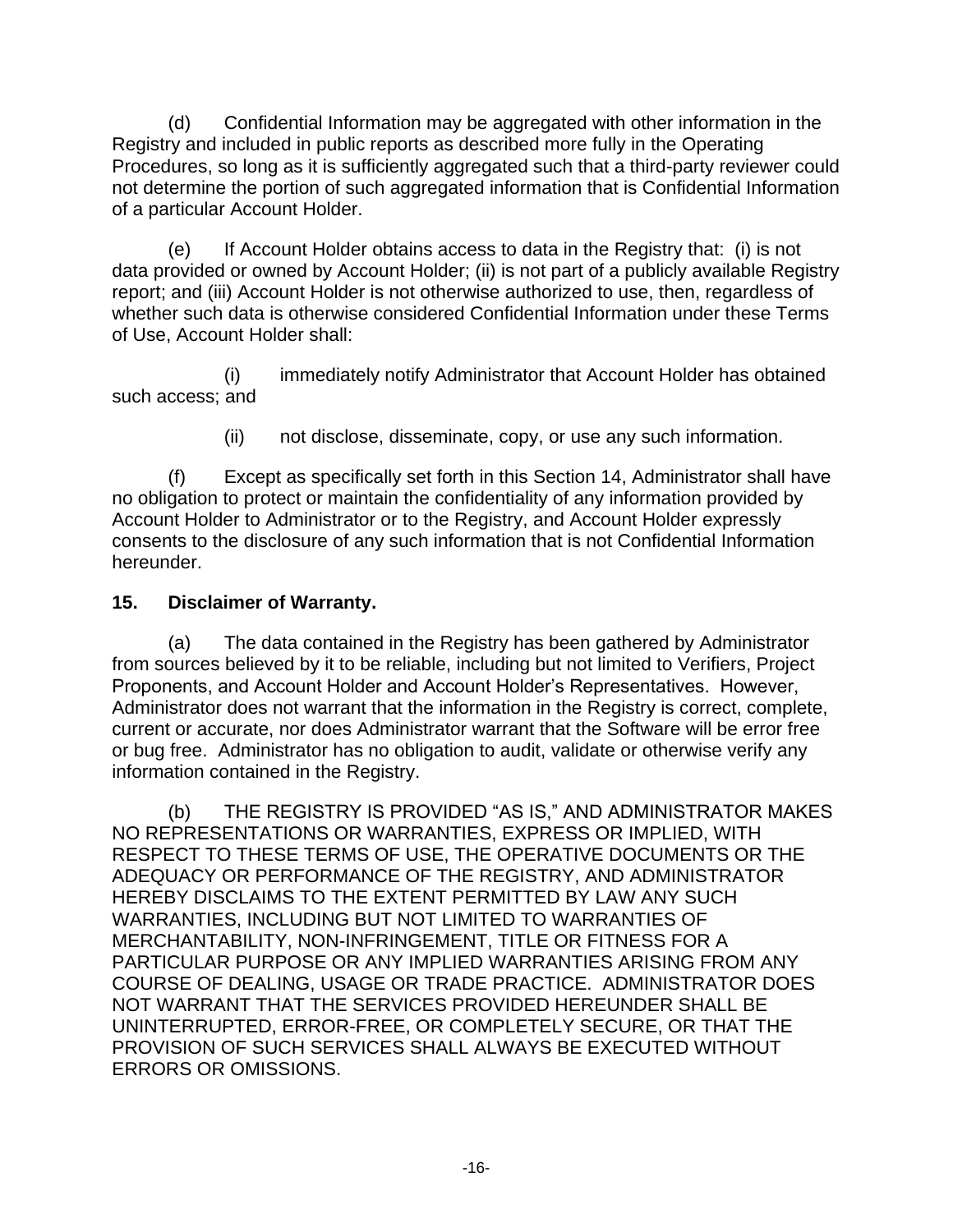(c) Administrator shall not be responsible for the acts or omissions of any Account Holder or any other party who inputs data into the Registry or from whom data is obtained for inclusion on the Registry.

(d) Account Holder is solely responsible for the protection, security and management of usage and security of its computer network. Administrator shall not compensate Account Holder for damages incurred due to violations of the security of Account Holder's computer network, nor shall Account Holder make deductions or set offs of any kind for Fees resulting therefrom.

**16. Limitation of Liability.** ACCOUNT HOLDER ASSUMES FULL RESPONSIBILITY AND RISK OF LOSS RESULTING FROM ITS USE OF THE REGISTRY AND THE REGISTRY SITE. ADMINISTRATOR'S AND APX'S SOLE LIABILITY FOR THE REGISTRY, SERVICE DISRUPTION, PERFORMANCE OR NONPERFORMANCE BY ADMINISTRATOR OR IN ANY WAY RELATED TO THESE TERMS OF USE, REGARDLESS OF WHETHER THE CLAIM FOR DAMAGES IS BASED IN CONTRACT, TORT, STRICT LIABILITY, OR OTHERWISE, IS LIMITED, TO THE EXTENT PERMITTED BY LAW, TO AN AGGREGATE AMOUNT EQUAL TO THE LESSER OF (X) THE FEES PAID BY ACCOUNT HOLDER HEREUNDER DURING THE CALENDAR YEAR IMMEDIATELY PRECEDING THE DATE ANY SUCH CLAIM IS OR CLAIMS ARE MADE BY ACCOUNT HOLDER AND (Y) USD 50,000.00 (FIFTY THOUSAND DOLLARS). ADMINISTRATOR AND APX SHALL NOT BE LIABLE FOR CONSEQUENTIAL, INCIDENTAL, SPECIAL, EXEMPLARY, PUNITIVE, OR OTHER INDIRECT DAMAGES REGARDLESS OF CAUSE, NOR FOR ECONOMIC LOSS, LOSS OF USE, LOSS OF DATA, LOSS OF BUSINESS, PERSONAL INJURIES OR PROPERTY DAMAGES SUSTAINED BY ACCOUNT HOLDER OR ANY THIRD PARTIES, EVEN IF ADMINISTRATOR HAS BEEN ADVISED BY ACCOUNT HOLDER OR ANY THIRD PARTY OF THE POSSIBILITY OF SUCH DAMAGES. ADMINISTRATOR DISCLAIMS ANY LIABILITY FOR ERRORS, OMISSIONS OR OTHER INACCURACIES IN ANY PART OF THE REGISTRY, OR THE REPORTS, ERTs OR ROCs OR OTHER INFORMATION COMPILED OR PRODUCED BY AND FROM OR INPUT INTO THE REGISTRY. TO THE MAXIMUM EXTENT PERMITTED BY LAW, ACCOUNT HOLDER HEREBY RELEASES AND DISCHARGES ADMINISTRATOR, ANY SUBSIDIARIES OR OTHER CORPORATE AFFILIATES THEREOF, THEIR SUCCESSORS AND ASSIGNS, AGENTS, CONTRACTORS, SERVICE PROVIDERS AND VENDORS FROM ANY AND ALL LIABILITY WITH RESPECT TO ANY DAMAGES OR INJURIES INCURRED BY ACCOUNT HOLDER AS RELATES TO THE REGISTRY.

**17. Logins, Passwords and Registry IDs.** Account Holder agrees to assume sole responsibility for the security of any logins, passwords and Registry IDs issued by Administrator to Account Holder and its Users for accessing the Registry. Account Holder agrees to immediately notify Administrator of any suspected unauthorized use of Account Holder's login(s), password(s), Registry ID(s) or Account or any other suspected breach of security.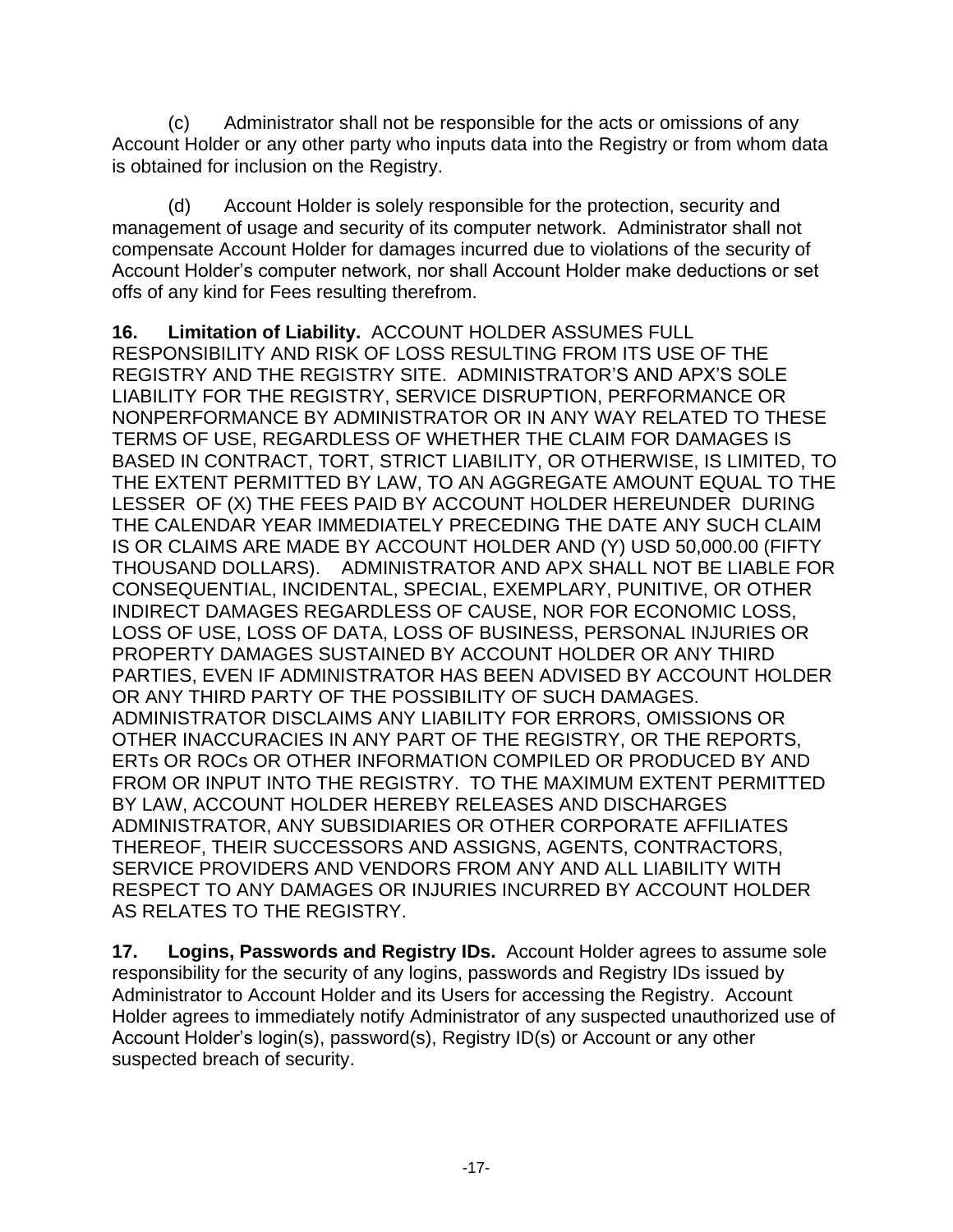**18. Maintenance.** Account Holder understands that any project not registered within the Registry within two years from the time such project is listed or submitted therein shall be deactivated in the Registry, unless a grace period is requested by Account Holder. Deactivation does not preclude Account Holder from registering the project with the Registry at a later date, but until such time as the project is registered, the project will no longer be viewable in the Registry.

**19. Indemnification.** Account Holder agrees, to the extent permitted by law, to defend, indemnify and hold harmless each of Administrator and its subsidiaries and affiliates and each of their respective owners, directors, trustees, partners. Members, officers, employees, Representatives and Agents (each an "Indemnified Party") from and against any violations by Account Holder or its Users of any Applicable Law and against any and all claims (including third-party claims), causes of action, whether in contract, tort or any other legal theory (including strict liability), demands, damages, costs, liabilities, losses and expenses (including reasonable attorneys' fees and court costs) of any nature whatsoever ("Losses") arising out of, resulting from, attributable to or related to the use of the Registry by Account Holder or its Users, or Account Holder's or its Users' violation of any of the Operative Documents or these Terms of Use, including, but not limited to, any Losses arising out of or related to: (a) any inaccuracy, error, or delay in or omission of (i) any data, information, or service, or (ii) the transmission or delivery of any data, information, or service; (b) any interruption of any such data, information, or service (whether or not caused by such Indemnified Party); or (c) any financial, business, commercial or other judgment, decision, act or omission based upon or related to the information or the Registry. Notwithstanding the foregoing, Account Holder shall not defend, indemnify or hold harmless an Indemnified Party from and against any Losses to the extent that the Losses are caused by the conduct of such Indemnified Party that a court of law or arbitral panel has determined amounted to gross negligence or willful misconduct.

**20. No Assignment, Transfer or Encumbrance by Account Holder.** Neither any Operative Document nor these Terms of Use nor any rights hereunder or thereunder may be assigned, sublicensed, encumbered, pledged, mortgaged or otherwise transferred by Account Holder, in whole or in part, whether voluntary or by operation of law, without the express prior written consent of Administrator, which consent shall not be unreasonably withheld, conditioned or delayed.

**21. Relationship of Parties.** Each Party is an independent contractor under these Terms of Use. No Party has the authority to execute documents that purport to bind the others, and nothing in these Terms of Use will be construed to constitute a joint venture, fiduciary relationship, partnership or other joint undertaking.

**22. No Third Party Beneficiaries.** These Terms of Use and the Operative Documents are for the sole and exclusive benefit of Account Holder and Administrator and each of their successors and permitted assigns, and except as set forth in Sections 16 and 19 or otherwise specifically provided herein, no third party, including without limitation any third party having Beneficial Ownership Rights in an ERT or ROC, will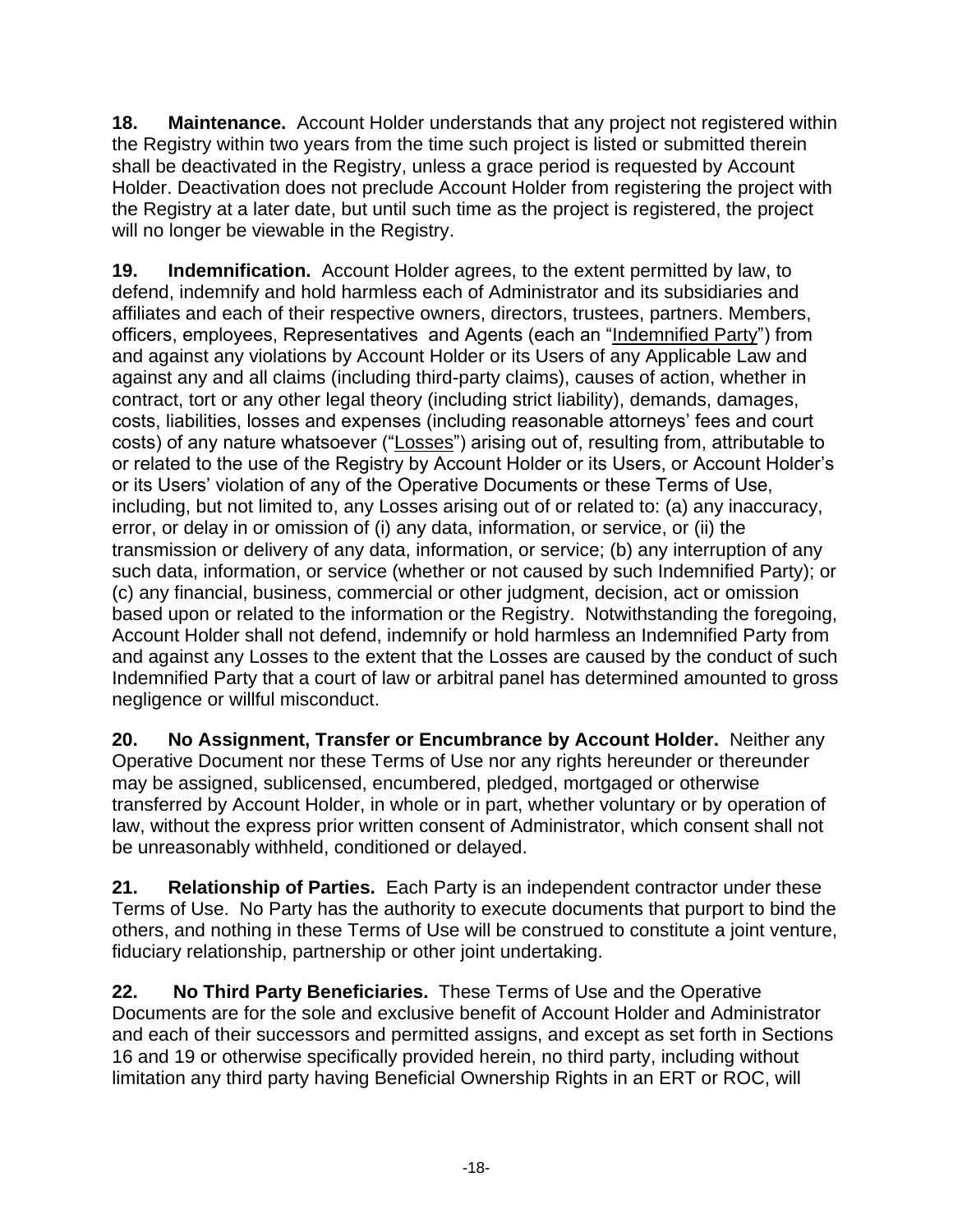have any rights under these Terms of Use or the other Operative Documents whatsoever.

**23. Force Majeure.** No Party shall be deemed to have breached any provision of these Terms of Use as a result of any delay, failure in performance, or interruption of service resulting directly or indirectly from acts of God, network failures, acts of civil or military authorities, civil disturbances, wars, terrorism, energy crises, fires, floods, strikes or other labor disturbances, riots, embargoes, transportation contingencies, fuel shortages, interruptions in third-party telecommunications or Internet equipment or service, other catastrophes, or any other occurrences which are beyond the claiming Party's reasonable control and which, by the exercise of due diligence, the claiming Party is unable to overcome or avoid or cause to be avoided; provided, however, that no such occurrences shall excuse Account Holder's obligation to pay amounts due hereunder by the applicable Due Date.

**24. Severability.** If any part of these Terms of Use is held to be unenforceable or illegal by a court, arbitral panel or governmental administrative agency, such holding shall not affect the validity of the other parts of the Terms of Use, which shall at all times remain in full force and effect.

**25. Waiver.** The waiver of a breach or the failure to require at any time performance of any provision of these Terms of Use will not operate or be interpreted as a waiver of any other or subsequent breach nor in any way affect the ability of any Party to enforce each and every such provision thereafter. The express waiver by any Party of any provision, condition or requirement of these Terms of Use shall not constitute a waiver of any future obligation to comply with such provision, condition or requirement.

**26. Notices.** All notices permitted or required under these Terms of Use shall be in writing and shall be delivered in person, by email, facsimile, or first class, registered or certified mail, postage prepaid, or by overnight courier service to the following addresses or such other address as either Party may specify in writing:

If to Administrator:

American Carbon Registry Attn: ACR Administrator 204 E  $4<sup>th</sup>$  Street East Little Rock, AR 72114 United States of America

Email: acr@winrock.org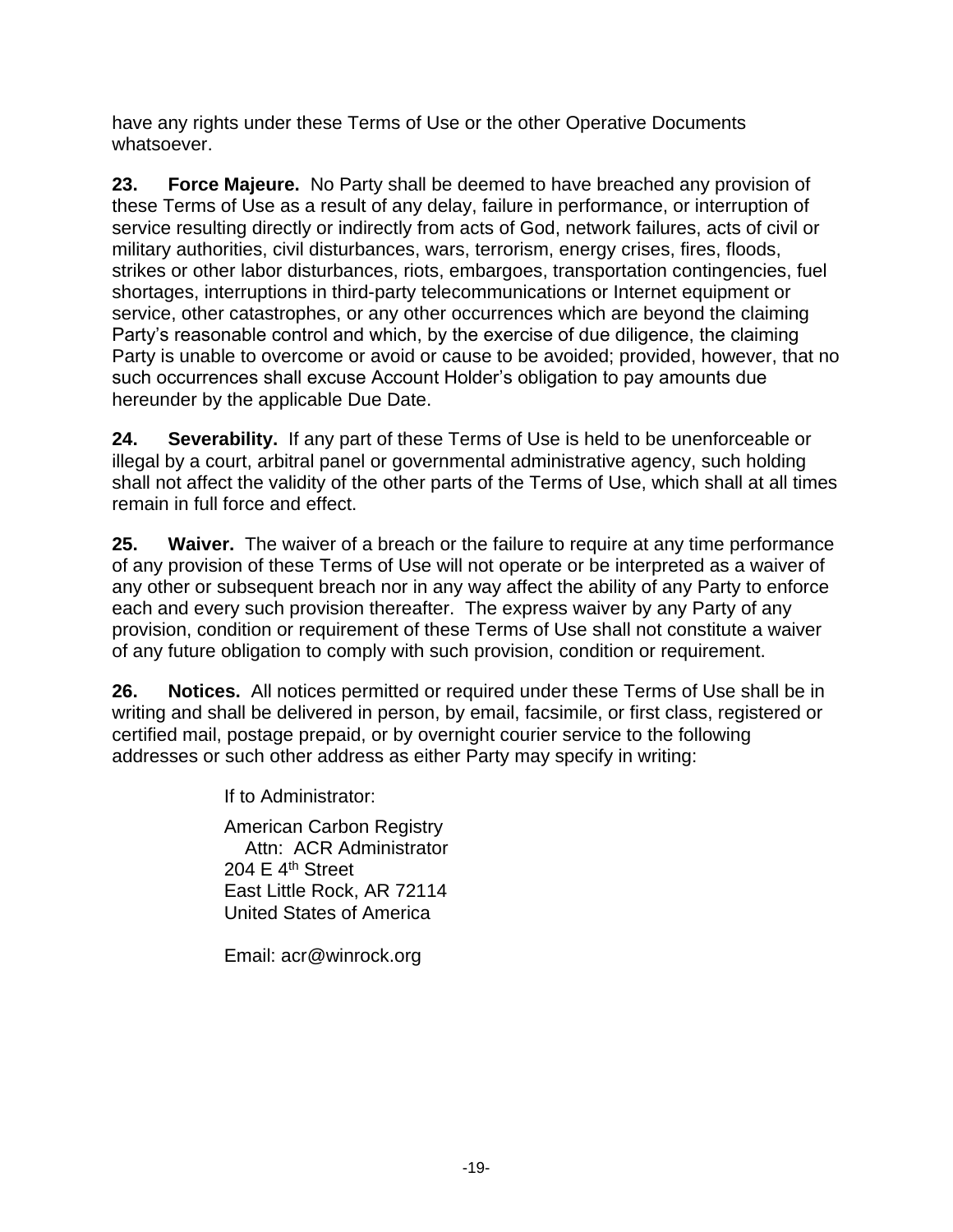With a copy to:

APX Attn: Contract Administration 2150 North 1st Street, Suite 200 San Jose, CA 95131 United States of America

Email: contractadministration@apx.com

If to Account Holder:

To the address provided at the time of registration, as updated by Account Holder from time-to-time.

Service shall be effective on the earlier of actual receipt or the second business day after the day of mailing via first class mail. For service of notice via email, it shall be deemed received when acknowledgement of its receipt has been given by the Party due to receive the notice.

#### **27. Governing Law and Dispute Resolution.**

(a) These Terms of Use shall be governed exclusively by the laws of the State of Arkansas without regard to its rules on conflicts of laws.

(b) The Parties shall first attempt in good faith to settle any controversy or claim arising out of or relating to these Terms of Use, or the breach thereof, or any other claim or controversy between the Parties arising out of the Registry (any such claim, a "Dispute"), by mediation administered by the American Arbitration Association ("AAA") under its Commercial Mediation Procedures then in effect. At least thirty (30) days prior to initiating such mediation, the Party seeking to mediate ("Demanding Party") shall give the other Party written notice describing the claim and the amount as to which it intends to initiate the action, as well as providing all supporting documentation available to the Demanding Party.

(c) Any Dispute that has not been resolved by mediation as provided herein within forty-five (45) days after initiation of the mediation procedure shall be finally resolved by arbitration administered by the AAA under its Commercial Arbitration Rules and Supplementary Procedures for Online Arbitration then in effect. The arbitrator(s) will have no authority to award punitive damages nor any other damages not measured by a prevailing Party's actual damages, and may not, in any event, make any ruling, finding or award that does not conform to the terms and conditions of these Terms of Use. Neither any Party nor the arbitrator(s) may disclose the existence or results of any arbitration hereunder without the prior written consent of all Parties.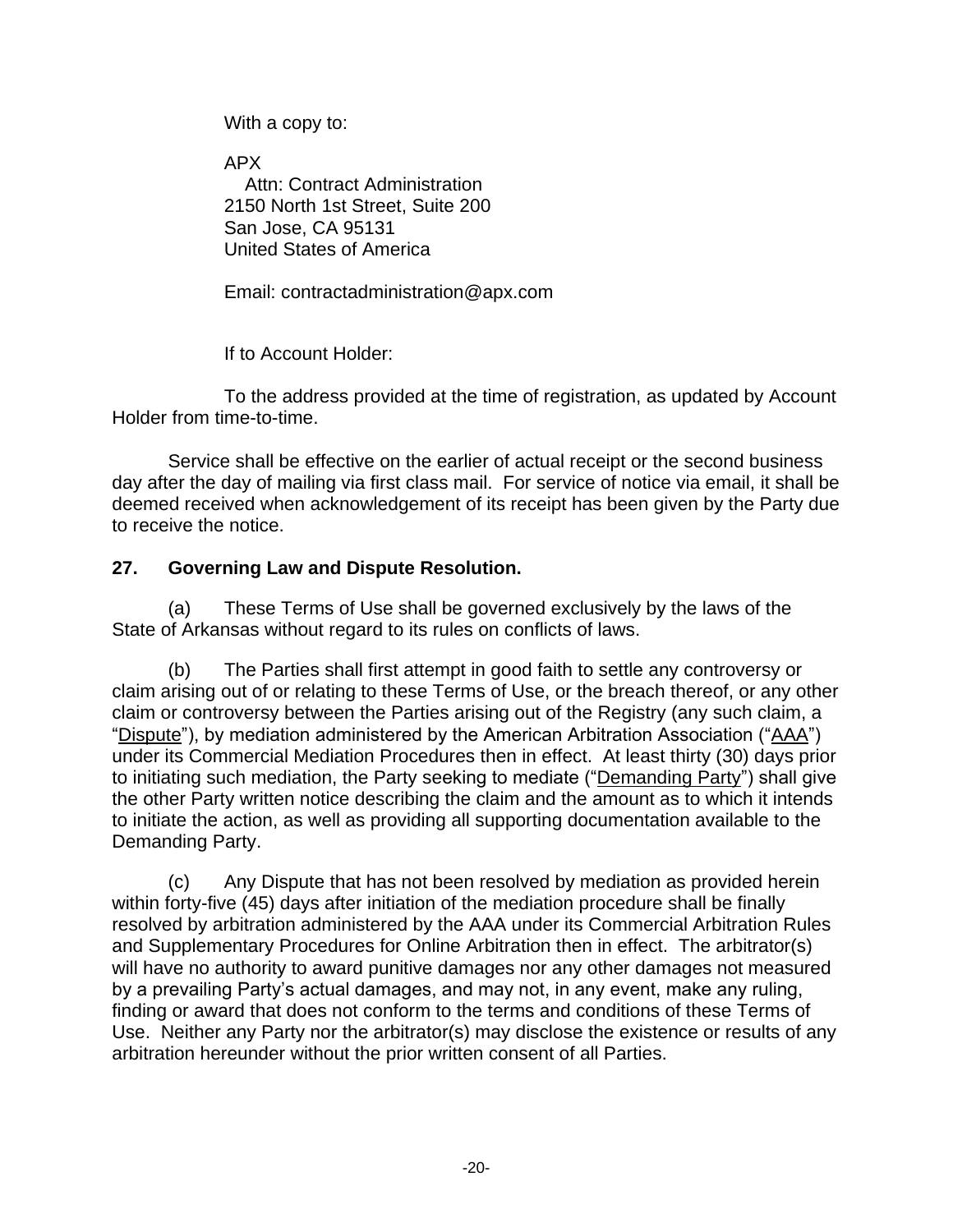(d) Each Party shall be responsible for the payment of all of its costs associated with the resolution of said dispute whether in arbitration or before a court of law, including but not limited to any filing fees, arbitrator fees, its attorneys' fees and other costs incurred in such proceeding, provided that if a dispute is initiated in bad faith, as determined by the arbitrator, the Party initiating the dispute shall be responsible for all of the other Party's defense costs, and provided further that Administrator shall be entitled to payment of its costs and expenses, including without limitation attorneys' fees to the extent set forth in Sections 11(b)(ii) and 19.

(e) The Parties agree that neither may bring a claim nor assert a cause of action against the other, in any forum or manner, more than one (1) year after the cause of action accrued, except where the Party could not have reasonably discovered the wrong giving rise to the claim within one (1) year.

**28. Entire Agreement.** The Operative Documents, including without limitation the General Terms of Use and these Terms of Use, including any and all exhibits attached thereto and hereto, represent the entire agreement of the Parties with respect to the subject matter thereof and hereof and supersede any conflicting terms in any other prior or contemporaneous oral or written agreements and any and all other communication.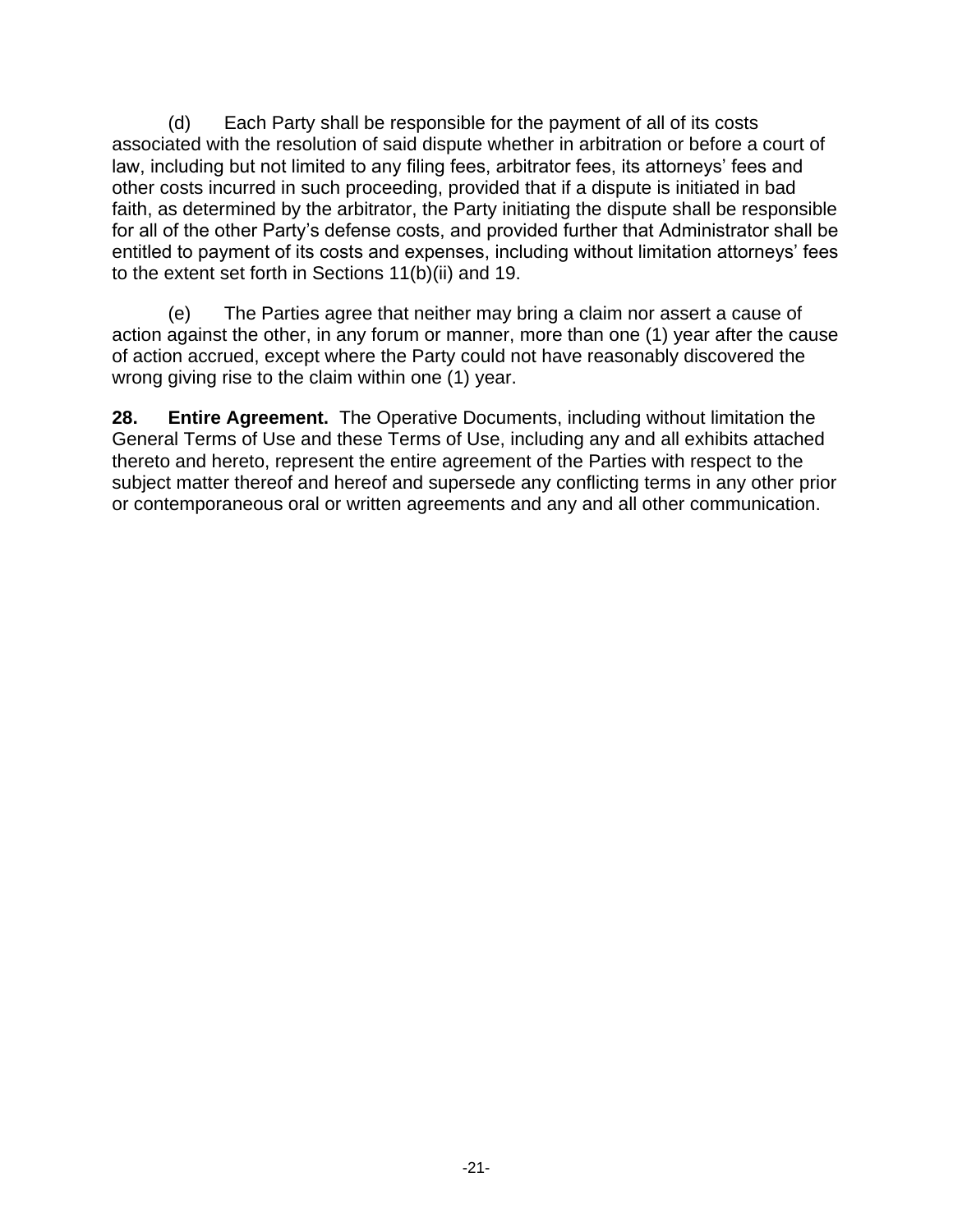# **APPENDIX A**

## **DEFINED TERMS**

"Account Holder" has the meaning set forth in Section 1.

"Administrator" has the meaning set forth in the preamble.

Air Resources Board (ARB)

"Applicable Law" means any applicable local, state, national, or international law, statute, regulations, ordinance or other means of establishing legal rights and obligations.

"ARB Offset Credit" or "ARBOC" means a tradable compliance instrument issued by ARB that represents a GHG reduction or GHG removal enhancement of one metric ton of CO2e. The GHG reduction or GHG removal enhancement must be real, additional, quantifiable, permanent, verifiable, and enforceable.

"Authorized Project Designee" means an entity authorized by an Offset Project Operator to act on behalf of the Offset Project Operator for development of an ARB eligible offset project.

"Bank" means any of the following:

(i) any banking institution chartered by the Office of the Comptroller of the Currency;

(ii) any banking institution organized under the laws of any State, territory, or the District of Columbia, the business of which is substantially confined to banking and is supervised by the State or territorial banking commission or similar official; or

(iii) any savings and loan association, building and loan association, cooperative bank, homestead association, or similar institution, which is supervised and examined by State or federal authority having supervision over any such institution.

"Beneficial Ownership Rights" with respect to any ERT (as defined below), means any contractual or other right to direct or control the sale or other disposition of, or the retirement of, such ERT.

"Compliance Offset Protocol" means an offset protocol adopted by the ARB.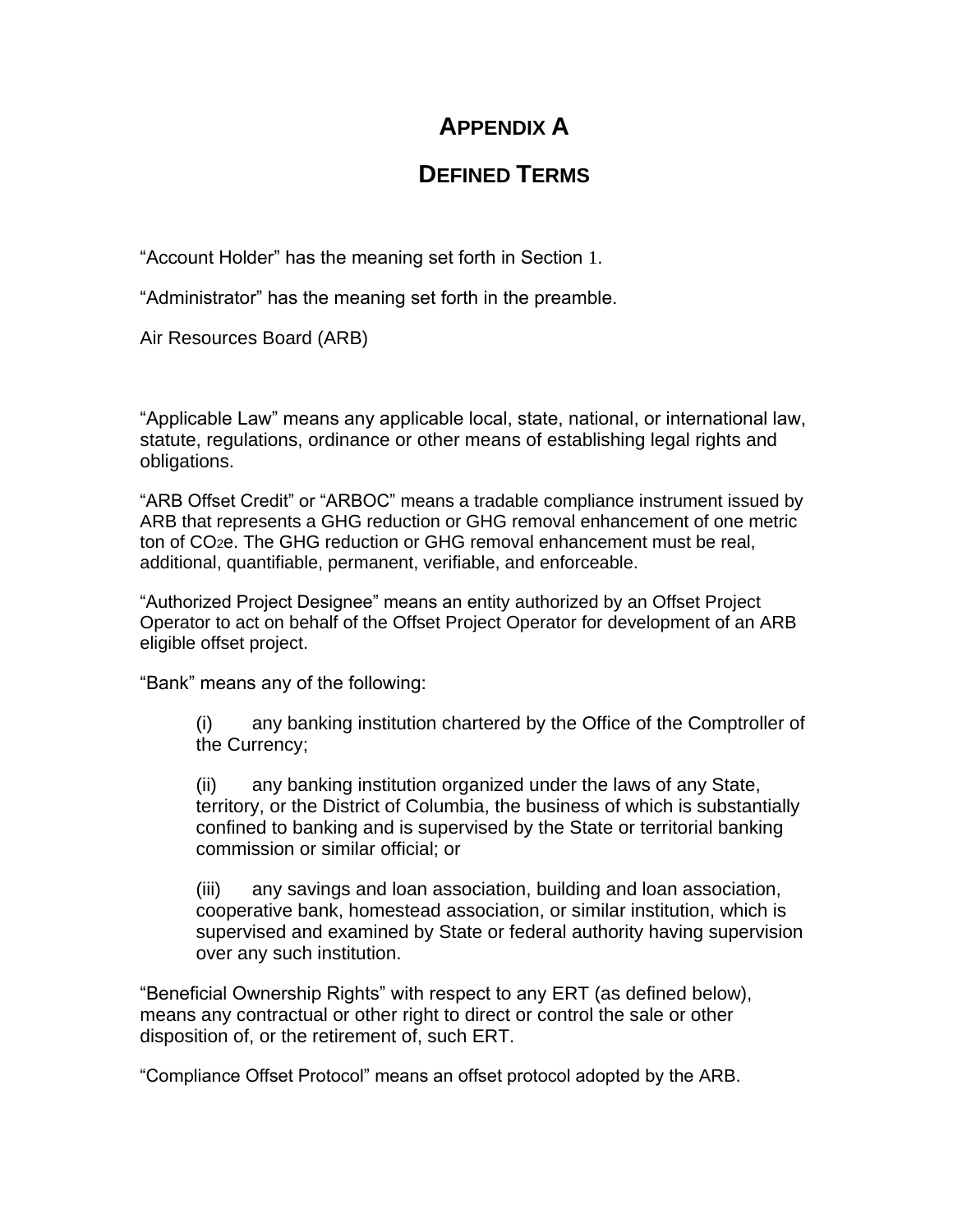"Confidential Information" has the meaning set forth in Section 14(b).

"Default" has the meaning set forth in Section 11(a).

"Due Date" has the meaning set forth in Section 9.

"Early Action Offset Credit" means a tradable credit issued by an ARB-approved Early Action Offset Program that represents a GHG reduction or GHG removal enhancement equivalent to one metric ton of CO2e and meets the requirements of section 95990(c) of the Cap-and-Trade regulation.

"Early Action Offset Program" means a program approved by ARB to issue Early Action Offset Credits.

"Early Action Offset Project" means an offset project that is registered with an Early Action Offset Program and has been issued early action offset credits.

"Emission Reduction Ton, Emissions Reduction Tonne *™ or "ERT"* is ACR's unit of exchange for tradeable, project-based verified emission reductions (VERs). The ACR issues one ERT for each metric ton of CO2-e emission reduction or removal verified against an ACR Standard and applicable GHG quantification methodology.

"Fees" and "Fes Schedule" have the meanings set forth in Section 8.

"General Terms of Use" means the American Carbon Registry General Terms of Use, located at the Registry Site, as updated from time-to-time.

"Greenhouse Gas" or "GHG" means carbon dioxide (CO2), methane (CH4), nitrogen trifluoride (NF3), nitrous oxide (N2O), sulfur hexafluoride (SF6), hydrofluorocarbons (HFCs), perfluorocarbons (PFCs), and other fluorinated greenhouse gases.

"Greenhouse Gas Emission Reduction and Removal" or "GHG Emission Reduction and Removal" or "Greenhouse Gas Reduction and Removal" or "GHG Reduction and Removal" means the measured decrease of GHG emissions and the mass of GHGs removed from the atmosphere over a specified period of time relative to a project baseline.

"Indirect Owners" has the meaning set forth in Section 6(b)(ii).

"Issue" or "Issuance" means the creation of serialized offsets as verified emissions reductions or registry offset credits equivalent to the number of verified GHG reductions or GHG removal enhancements for an offset project over a specified period of time. Issued offsets are delivered in the offset project account for transfer, retirement or cancelation.

"Offset Project" means all equipment, materials, items, or actions that are directly related to or have an impact upon GHG reductions, project emissions, or GHG removal enhancements within the offset project boundary.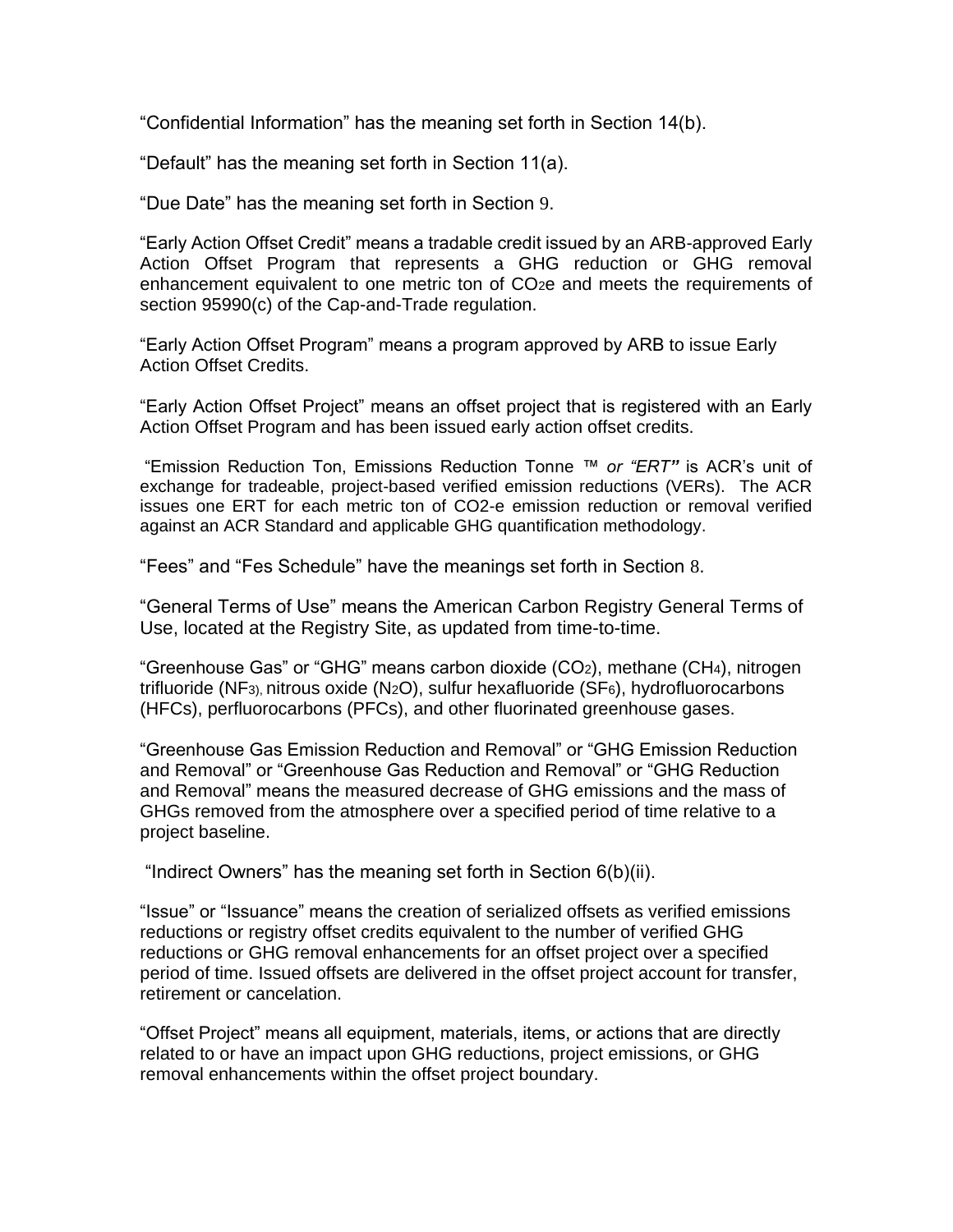"Offset Project Boundary" means all GHG emission sources, GHG sinks or GHG reservoirs that are affected by an offset project and under control of the Offset Project Operator or Authorized Project Designee. GHG emissions sources, GHG sinks or GHG reservoirs not under control of the Offset Project Operator or Authorized Project Designee are not included in the offset project boundary.

"Offset Project Operator" means the entity(ies) with legal authority to implement the offset project.

"Offset Project Registry" means an entity approved by ARB to list offset projects, collect Offset Project Data Reports, facilitate verification of Offset Project Data Reports, and issue registry offset credits for offset projects being implemented using a Compliance Offset Protocol.

"Offset Protocol" means an ARB approved set of procedures and requirements to quantify ongoing GHG reductions or GHG removal enhancements achieved by an offset project and calculate the project baseline. Offset protocols specify relevant data collection and monitoring procedures, emission factors, and conservatively account for uncertainty and activity-shifting and market-shifting leakage risks associated with a compliance offset project.

"Offset Verification" means a systematic, independent, and documented process for evaluation of an Offset Project Operator's or Authorized Project Designee's Offset Project Data Report against ARB's Compliance Offset Protocols and this article for calculating and reporting project baseline emissions, project emissions, GHG reductions, and GHG removal enhancements.

"Operative Documents" has the meaning set forth in Section 1.

"Party" and "Parties" have the meaning set forth in Section 1.

"Privacy Policy" shall mean the ACR Privacy Policy, as set forth on the [Registry](http://vcsregistry.com/)  [Site](http://vcsregistry.com/) and amended from time-to-time.

"Registry" has the meaning set forth in the preamble.

"Registry Offset Credit" or "ROC" means a credit issued by an Offset Project Registry for a GHG reduction or GHG removal enhancement of one metric ton of CO2e. The GHG reduction or GHG removal enhancement must be real, additional, quantifiable, permanent, verifiable, and enforceable and may only be issued for offset projects using Compliance Offset Protocols. ARB may determine that a registry offset credit may be canceled from the Offset Project Registry system and issued as an ARB offset credit.

"Registry Participant" has the meaning set forth in Section 5(a)

"Registry Site" has the meaning set forth in the preamble.

"Regulated Person" means any of the following: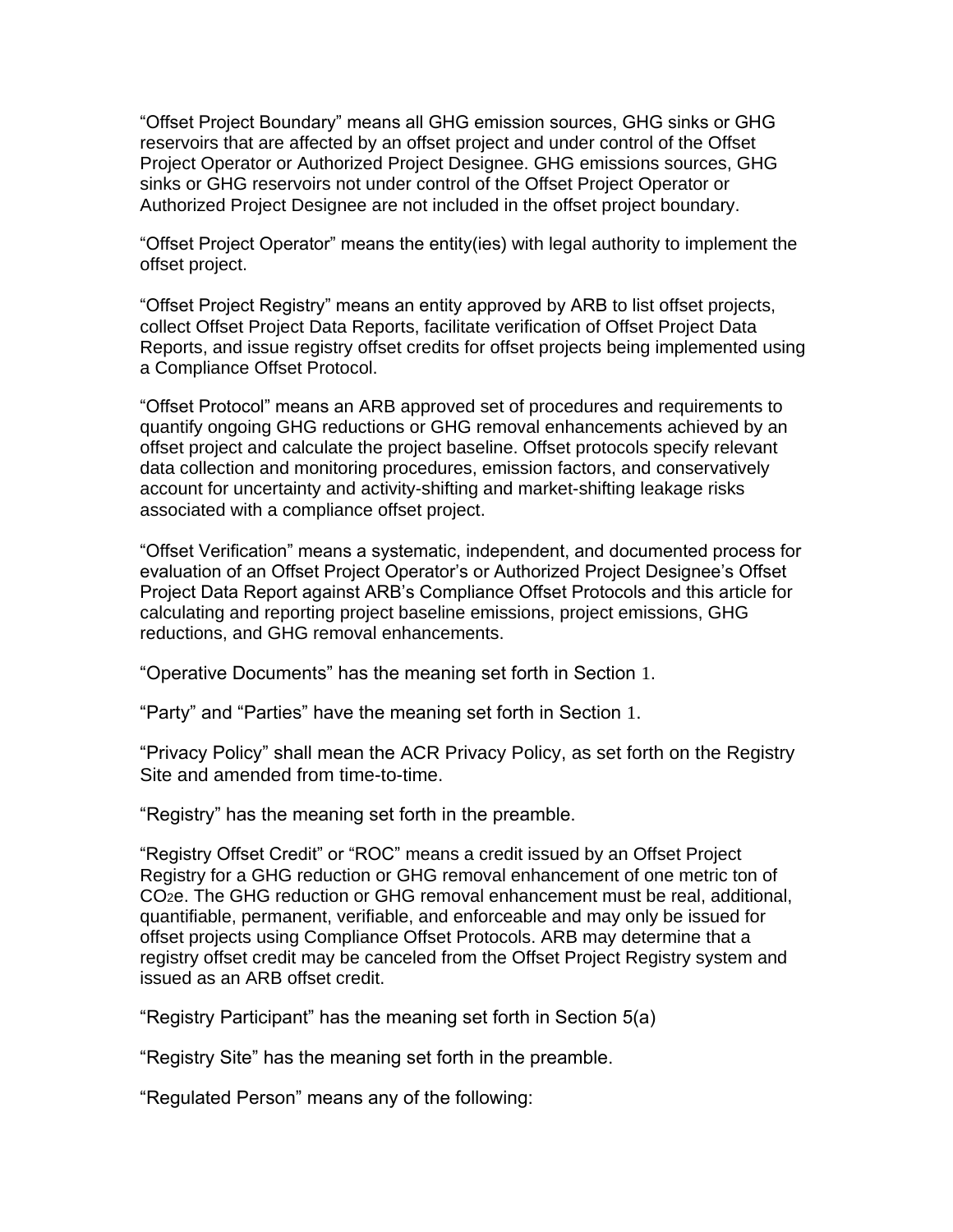(i) Any Bank;

(ii) Any broker or dealer that (A) is registered pursuant to Section 15 of the Securities Exchange Act of 1934, as amended; and (B) is a member of all requisite self-regulatory organizations;

(iii) Any member of the National Futures Association that is registered under the Commodity Exchange Act, as amended, as a futures commission merchant, introducing broker, commodity pool operator, commodity trading advisor or floor broker;

(iv) (A) any investment company registered under the Investment Company Act of 1940, as amended; (B) any investment adviser registered under the Investment Advisers Act of 1940, as amended; or (C) any fund that has assets under management with an aggregate market value of no less than \$100 million and that is advised or managed by an investment adviser registered under the Investment Advisers Act of 1940, as amended;

(v) Any "business development company" as defined in (A) Section 2(a)(13) of the Investment Company Act of 1940, as amended, or (B) Section 202(a)(22) of the Investment Advisers Act of 1940, as amended;

(vi) (A) any plan established and maintained by a state, its political subdivisions, or any agency or instrumentality of a state or its political subdivisions, for the benefit of its employees; (B) any employee benefit plan within the meaning of title I of the Employee Retirement Income Security Act of 1974, as amended; or (C) any trust fund whose trustee is a Bank and whose participants are exclusively plans of the types identified in the above clause (A) or (B), except trust funds that include as participants individual retirement accounts or H.R. 10 plans;

(vii) any seller that has been granted authorization to engage in sales for resale of electric energy, capacity or ancillary services from the Federal Energy Regulatory Commission pursuant to Section 205 of the Federal Power Act, as amended, and the requirements of 18 C.F.R. § 35; or

(viii) any person who demonstrates to the satisfaction of the Administrator that it qualifies as the equivalent of one or more of the foregoing types of entities under the laws of the jurisdiction(s) to which it is subject.

"Reinstatement Fee" has the meaning set forth in Section 12(f)(i).

"Representatives" has the meaning set forth in Section 4(a)

"Software" means any software used in providing, accessing (other than commercially available third party internet browsers) or using the Registry.